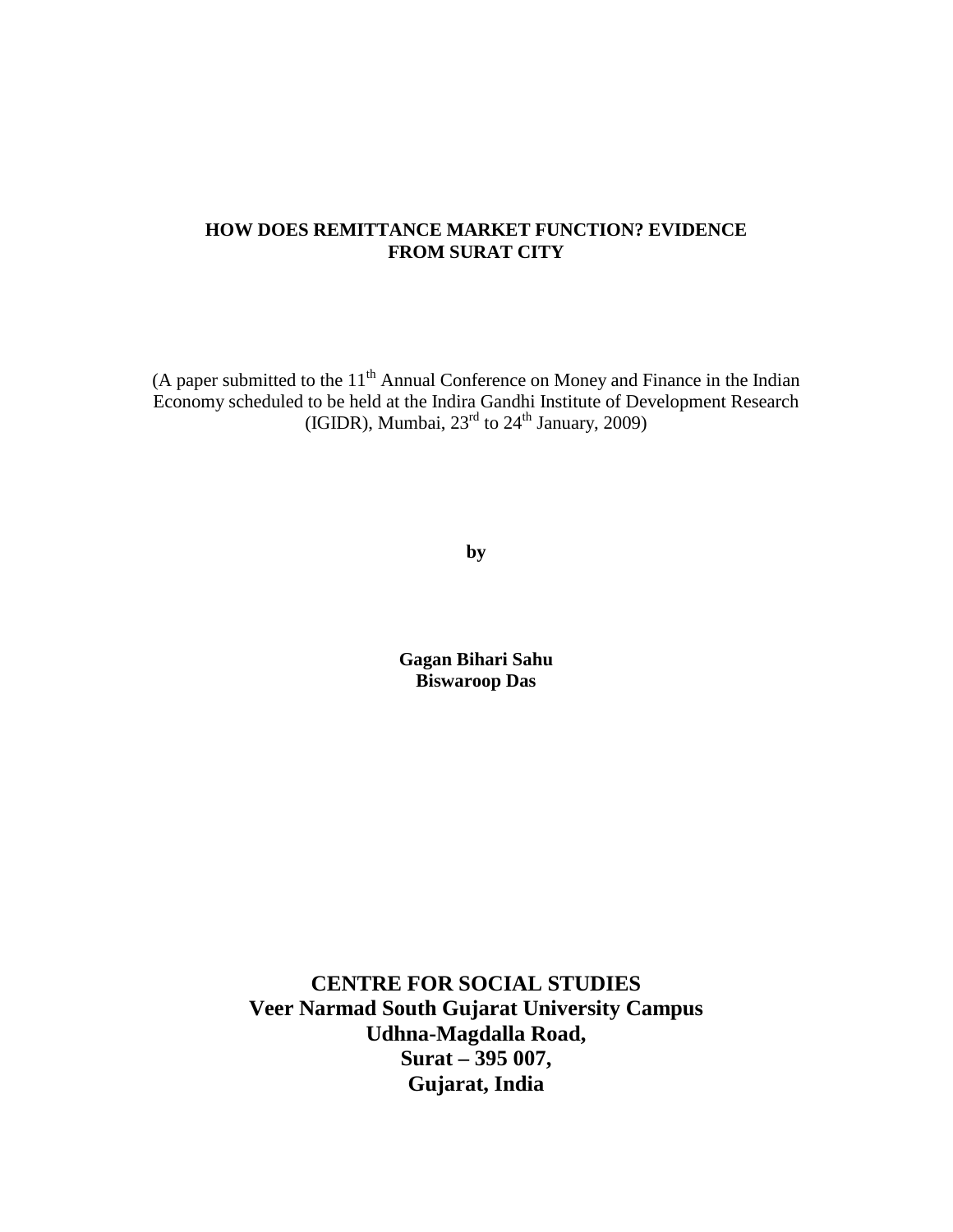## **Abstract**

Sending money back home safely with a minimum cost and within the shortest possible time continues to remain a major anxiety and widespread concern for migrant workers. Since the formal channels like Banks and Post Offices have not emerged as front line agencies, most of them depend and relay on the informal money transfer system. In this context, this paper analyses the mechanics and modalities of remittance collection and disbursal across the channels and the senders' rationale for selecting one over the other money remittance channels. It is observed in the study that more than 90 per cent of the migrants prefer informal over formal channels for sending money back home. Of the total amount remitted by our respondents, as much as 87 per cent of the total remittance was sent through informal channels.

Indeed, the informal channels including the friendly *tapawalas* and more organized 'techsavvy' *private operators* have not only done far better than the formal agencies, but also established themselves as trusted and effective instruments of delivering remittances to households at native ends. In addition to being part of a cost effective and user-friendly system, such private service providers also deliver money to households at the farthest of villages that lacks access to any formal channels or agencies facilitating money transfers. Given the acceptance, efficacy and relative advantages of such channels over the formal ones, these agencies should be recognized and protected through monitoring and regulations. In fact, linked effectively with banks, these channels may be able to provide better remittance services. At the same time, the banks as 'inclusive' agencies can introduce facilities and appropriate intermediations to the remitters as well as recipients of such money through these channels.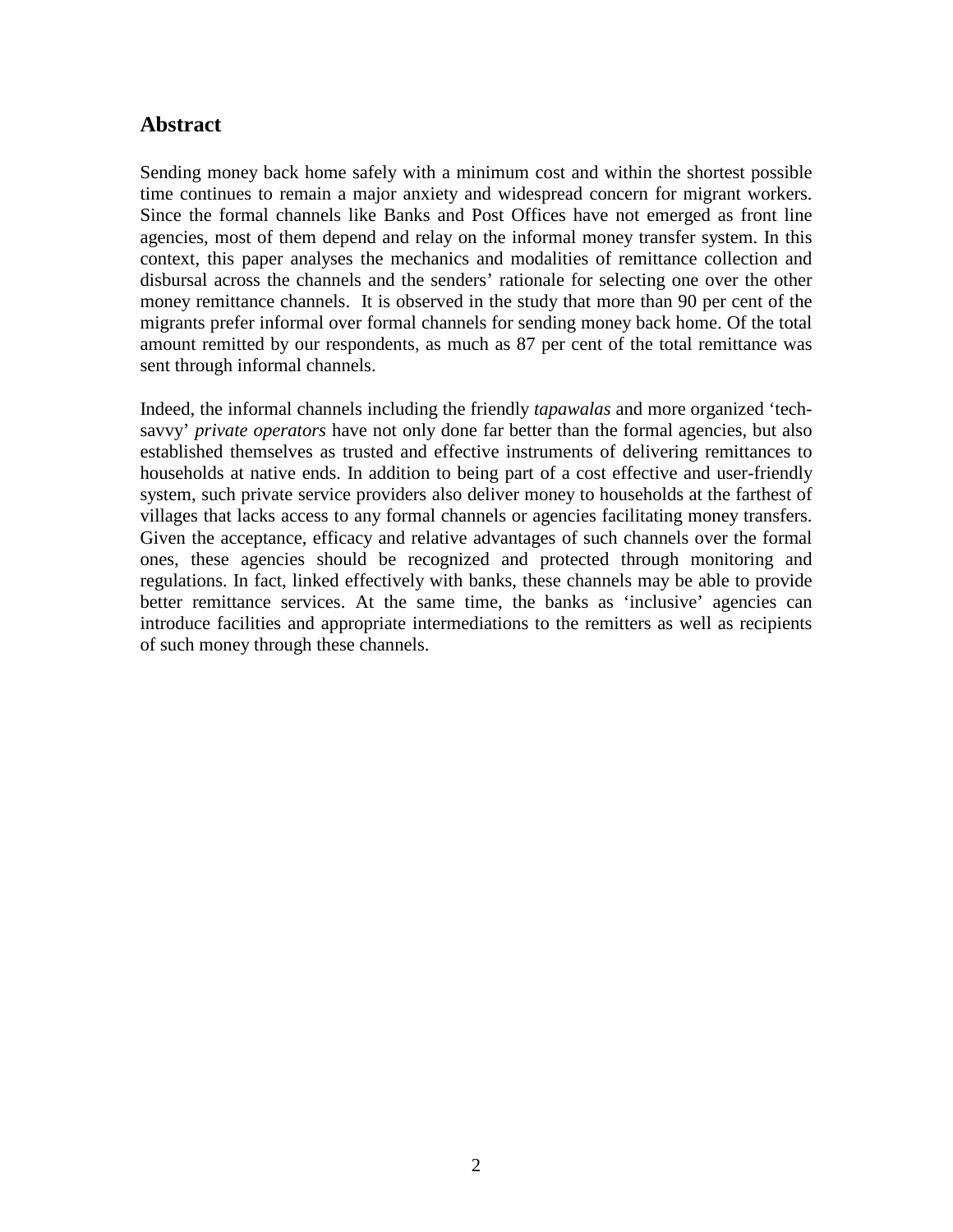### **HOW DOES REMITTANCE MARKET FUNCTION? EVIDENCE FROM SURAT CITY**

Gagan Bihari Sahu Biswaroop Das<sup>\*</sup>

#### **1. INTRODUCTION**

 $\overline{a}$ 

'Migration', be it domestic or international, has universally been considered as an integral part of livelihood strategies by a large number of poor families. These migrants not only attempt to improve their own livelihood situations, but also send a considerable share of their earnings back home to their families. Such funds sent by migrants back home is called 'remittance'. However, sending money back home safely with a minimum cost and within the shortest possible time continues to remain a major anxiety and widespread concern for migrant workers. Since formal channels (Banks and Post Office) remain inaccessible for a variety of economic, institutional and social reasons, most of them depend and relay on the informal money transfer system (CGAP, 2005). There is however, a dearth of empirical studies dealing with the question of as to why migrants choose one over the other money remittance channels. The formal channels have multiple incentives to draw these potential customers. Why bankers find difficult to offer remittance products?<sup>1</sup> And even if they are inclined and trying to do this, why migrants do not transfer money through formal channels? These point to an important question as to how does the remittance market function?

Generally, any money remittance system involves (i) transfer providers (i.e., institution providing the transfer), (ii) transmission mechanism (i.e., the mechanism conducting the transfer from one point to the other) and (iii) delivery approaches (i.e., how the cash is collected from senders and/or disbursed to the recipients). However, factors like accessibility to transfer providers, paperwork, costs, convenience, speed, safety and confidentiality are likely to play a major role in determining one's option of selecting specific remittance channel(s). Placed within this context, this paper addresses four broad areas of inquiry. The first is associated with acquiring a broad understanding of existing money remittance channels and modalities dealing and associated with such remittances. The second remains linked with size of remittance per worker and factors determining the remittance behaviour. The third relates with reasons of avoiding formal channels of money transfer and the fourth is coupled with risks and difficulties face by private service providers in providing money transfer services.

A sample of 100 Oriya migrant workers was randomly selected for the analysis. In order to generate the primary data for understanding the extent of remittance flow and its transfer process, as well as for assessing levels of involvement of formal and informal channels in transferring remittances, we selected those migrants who have migrated to

<sup>∗</sup> The authors are respectively Assistant Professor and Professor at Centre for Social Studies, Surat-395007.

<sup>1</sup> Remittance product consists of migrants' needs of financial services in order to transfer money to their families at their places of origin.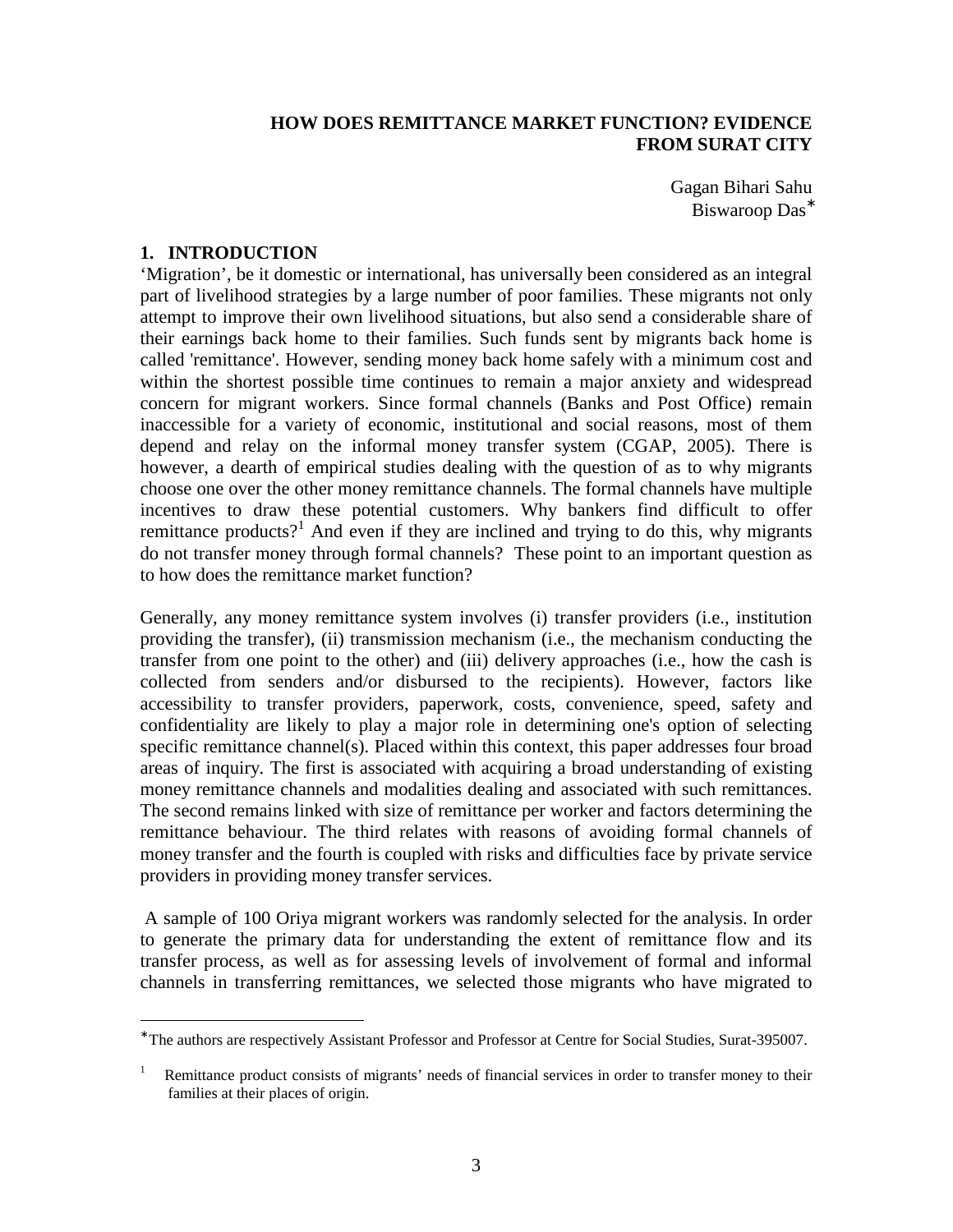Surat at least prior to one year. This is due to the fact that a migrant is likely to remit at least after one to two month(s) of his stay at the destination point. Interview method has been adopted for collecting information from these respondents. Focus group discussions were also held for gathering relevant qualitative information from workers as well as private remittance service providers. Few employees from post-offices and bank officials were also interviewed.

#### **2. CHANNELS OF MONEY REMITTANCE IN SURAT**

As elsewhere, in Surat too there are formal and informal channels of remitting money back home. Sending money order through post-offices, and through banks by cheques, drafts or electronic transfer mechanisms are parts of a formal channel, whereas sending money through friends, relatives and co-workers visiting home or carrying money personally when going home are prominent informal channels. Another important informal channel used by the Oriya workers in Surat is that of *tapawala*.

Institution of *tapawala* as a money remittance channel has a somewhat long history in Surat. Due to poor accessibility to formal channels, Oriya migrants had been looking for alternate modes of transferring money. Since the early 1980s, some individuals from Orissa had been coming to Surat especially to collect money from Oriya migrant workers and hand over the same back to their families. Generally, to avoid any impression that they were travelling with hard cash, they carried such money in a nondescript tin trunk or a box (*daba*) and got identified as 'dabawalas'. Later, the term got popular as 'tapawala'. Generally, a *tapawala* has a reasonable degree of influence in his own and neighbouring villages. This, coupled with his acceptable location in the caste hierarchy of the region, enhances his trustworthiness, facilitating collection and distribution of remittance money by him. Since trustworthiness and credibility work as collateral in informal financial dealings and transactions, the operational area of a *tapawala* is generally confined to areas where he is known. This also determines the 'catchment' area of his remitters in the city.

Carrying money in a tin box also has other reasons. A *tapawala* not only carries money from the workers, but during the earlier years also carried letters, gifts such as clothes and gold, consumer durables like transistors, tape recorders etc., and delivered them at the door steps of the recipients. They charge commission ranging from Rs.20 to Rs.40 per transfer of Rs.1000 but were not charging any money for carrying gifts, letters etc. Since the *tapawalas* are invariably known and trusted individuals, they also carry personal information and matters of concern for the families to and fro between the urban and rural residences of the migrants. In addition, he also acts as the 'eye-witness' of conditions of families at the village end, and of the migrants at the city end. He can hence, also provide his clients with judgements and assessments of happenings at both ends. Such exchanges involve his reporting about the living and working conditions of individual workers and their other engagements in the city to their families at the native and the conditions of elders; ongoing plans of cropping, strategies discussed and opted towards coping with different crisis situations, plans of marriages and other social ceremonies, inter household conflicts etc. at the city end. As couriers of such exchanges, these *tapawalas* are not only able to establish sustainable personal bonds with their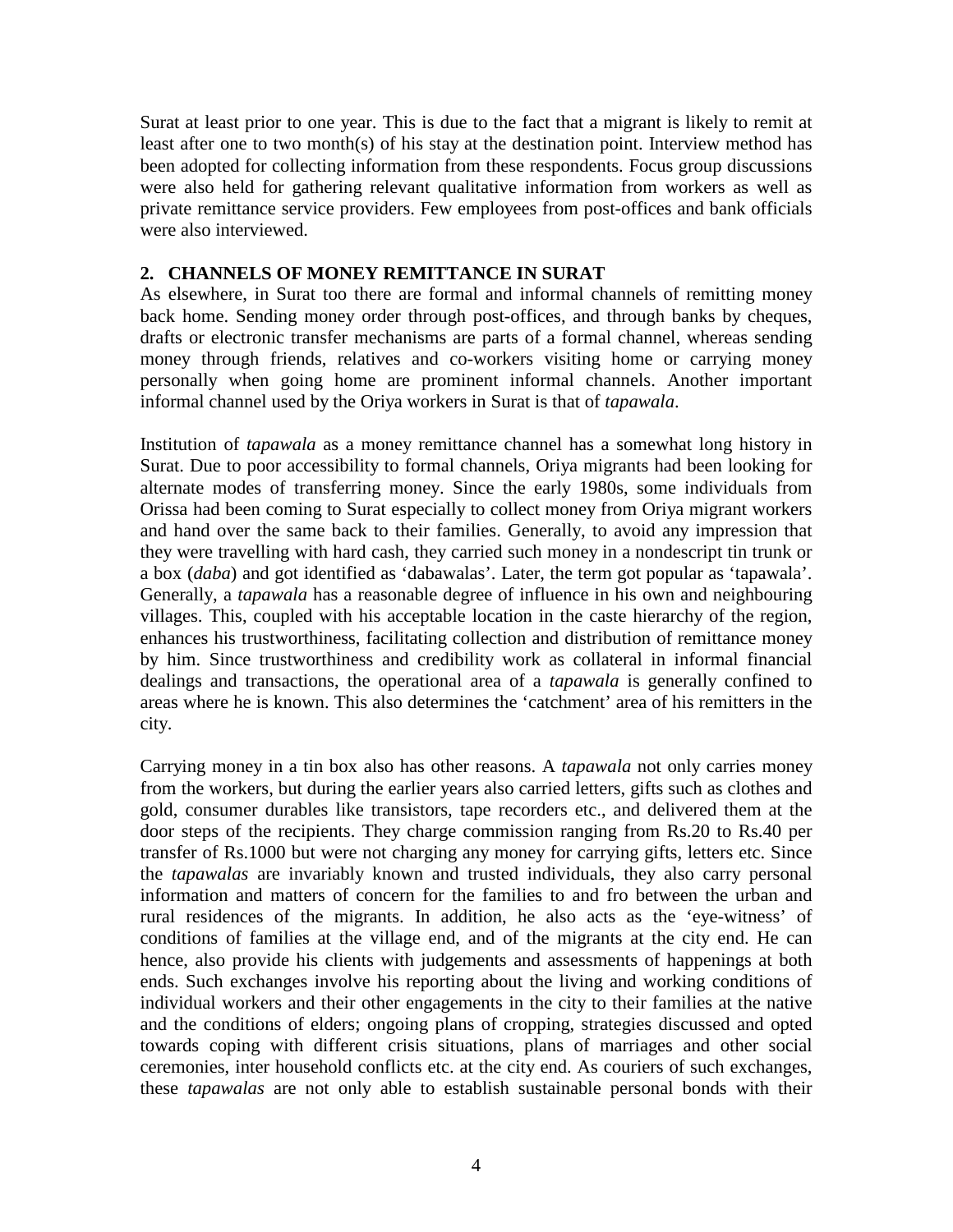clients, but also reduce anxieties emerging out of lack of information about each other between Surat and Orrisa. However, with increasing banking facilities, electronic transfers, core banking and ATM transfer mechanisms, most *tapawalas* now do not carry hard cash with them. In a way, this minimizes their risk and makes transfers faster. And with increasing travails and woes of train travel between Surat and Orissa, most among them do not carry gifts etc. for delivery any more. They however continue to carry information as well as letters.

In addition to the *tapawalas*, there are other informal players who by taking advantage of modern communication facilities, existing institutional infrastructure and higher costs as well as time taken by other channels in transferring money, privately run money transfer services called the 'Bayu Seba Service'.<sup>2</sup> These private remittance service providers are known as 'Private Operators' in Surat. They deliver money to the payees within periods ranging from 6 to 48 hours of collection depending on amounts of service charges received. Most migrants find it convenient to transfer money through informal money remittance channels. Evidently, the Private Operators and the *tapawalas* have substituted formal remittance service providers such as banks and post offices to a significant extent. Their popularity in the remittance market is apparently due to client friendly features like minimum paperwork, speed, retention of confidentiality, less expensive and frequent presence in areas where no formal sector providers exist or appear keen to enter. The process associated with remittance collection, their disbursal at origin and other associated modalities as practiced by the *tapawalas* and Private Operators are dealt in section 3.1 and 3.2 respectively.

#### **2.1 Formal Money Transfer Mechanisms**

Present day formal money transfer mechanisms fall into two broad categories, viz. (i) paper-based and (ii) electronic. The former includes use of cheques, bank drafts and money orders (MO), while the latter facilitates fund transfer through internal bank branch networks like Core Banking Services (CBS) and debit cards. These mechanisms can be further sub-divided depending on the requirement on part of a client to have an account or not in a financial institution in order to send or receive a money transfer. For instance, only an account holder in a bank can access a cheque book facility. Thus, sending money through cheques requires having a bank account. Similarly, the recipients too need accounts to credit their money received through cheques. Thus, transfer of money through cheques requires one's having bank account either to remit or receive. In case of bank drafts, though the senders need not necessarily have accounts, the receivers cannot do without it.<sup>3</sup> Since cheques and bank drafts are sent through post, they can be lost or misplaced in the transit. And in case of postal delays, much time is lost in receiving them.

 $\frac{1}{2}$ The *Bayu Seba Service* literally means 'Service by Air'. No air service however is associated with such money transfers, though the phrase gives an expression of speedy money transfer and has indeed become popular as a money remittance channel among the Oriya migrant workers in Surat.

<sup>3</sup> To avoid any possible loss, theft or malpractices, bankers generally issue Demand Drafts (DD) payable to the account holder (account payee). The arrangement is meant to ensure that a DD cannot be appropriated by a third party since it is not paid in cash over the counter. It is the same in case of account payee cheques.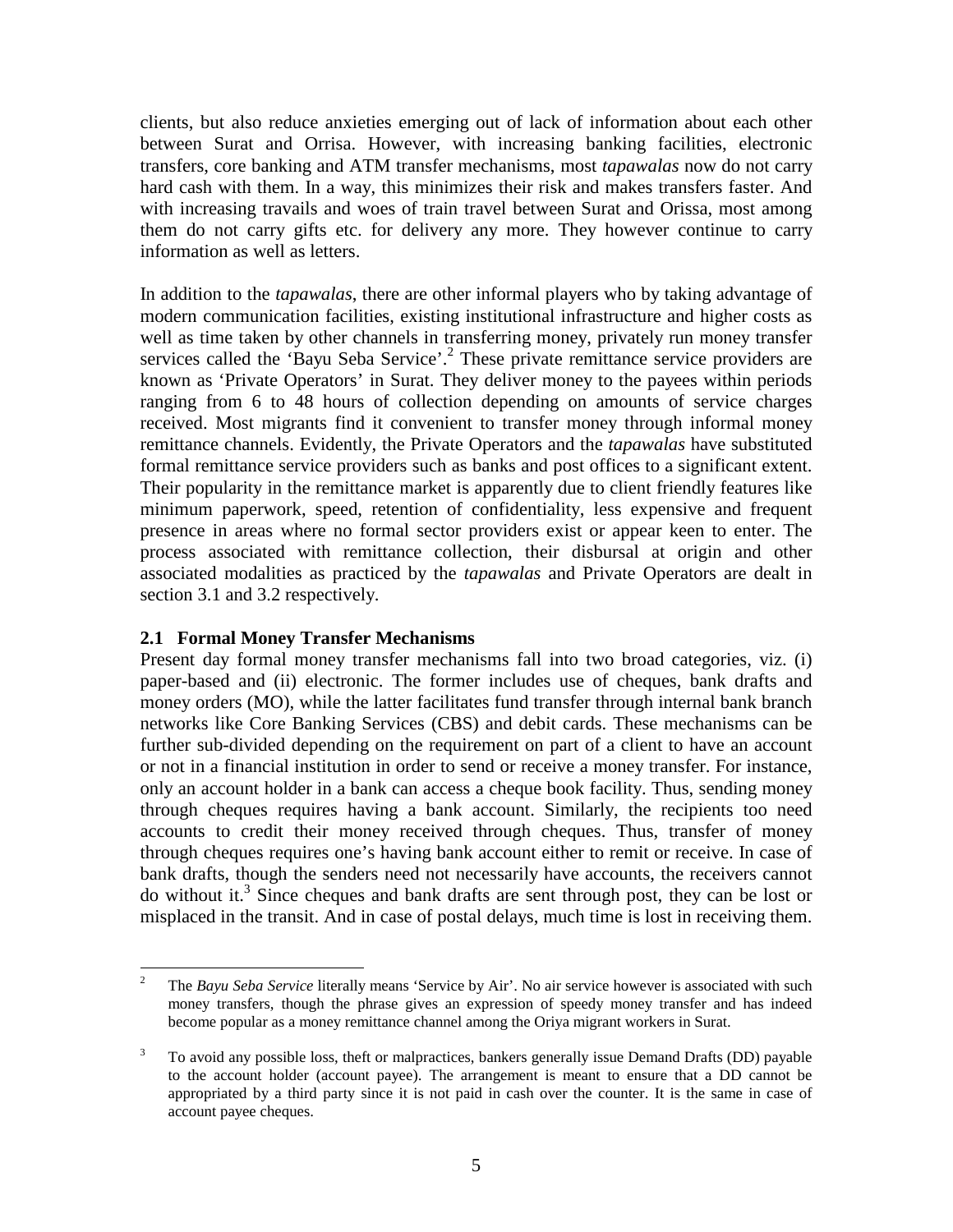Even in the best of cases, the recipient must wait for a cheque/ draft to arrive and then get them cleared from the bank.

Clients not only care but remain concerned about the speed, convenience and cost of using specific mechanisms while transferring money. Compared to paper-based transfers, electronic systems are faster, more convenient and less expensive. For any electronic transfer, the recipient must have a bank account, where the remitter has to deposit the amount in a corresponding bank branch at the recipient's account. It hardly takes any time to credit deposits made by remitters to the recipients' accounts with the possibility of money being withdrawn the very next moment. Importantly, such a transfer mechanism needs CBS at both ends. In case a recipient has a debit card under the VISA system, s(he) can withdraw funds from any of the bank branches working under the VISA network. A study in Latin America has found that debit card withdrawals are the least expensive against any transfer method in the remittance market (Orozco, 2003).

In spite of a growing use of electronic fund transfers, paper-based modes still continue as an important form of money transfer in the domestic remittance market. However, the requirement of having a bank account in order to send or receive money transfers, limits the use of formal remittance channels. This is because most migrant workers do not have bank accounts. Money Orders do not call for having bank accounts either for the senders or the receivers and a recipient receives cash upon presenting his signature or thumb impression on the prescribed form to an authorised postal staff. Like cheques and bank drafts, recipient of an MO need not wait to receive the transferred fund. However, delay in delivery and often retaining a fraction of the amount by the Post Master illegally at the native end prohibits migrant workers from using such post-office facilities for transferring money. <sup>4</sup> Reasons of never using or discontinuing use of formal channels in transferring money are discussed in a forthcoming section.

### **3. MODES OF REMITTANCE COLLECTION AND DISBURSAL BY INFORMAL CHANNELS**

### **3.1 Tapawalas**

Since workers in Surat receive their remuneration in two installments, i.e., on any of the days between  $5<sup>th</sup>$  to  $10<sup>th</sup>$  and then  $25<sup>th</sup>$  to  $30<sup>th</sup>$  of each month, *tapawalas* come to Surat around these dates for collection of remittances. Importantly, most of these *tapawalas* collect money from migrants' door steps and make the same available at the other end normally within a week's time. Known to the remitters, they are not asked to provide with any receipt of the amount handed over for transfer. A *tapawala* however keeps records of the senders' names, amounts of remittance and names and addresses of family members to whom the money is expected to reach. Depending on the size of remittance, generally in multiples of Rs.1000, the service charges vary; though broadly remain within the range of Rs.15 to Rs.40. The pattern indicates that with the amount of remittance rising, service charges tend to decrease with additions of each unit of thousand rupees in the transfer amount.

 $\frac{1}{4}$  Postal money orders are estimated to provide one per cent of formal international money transfers (CGAP, 2005).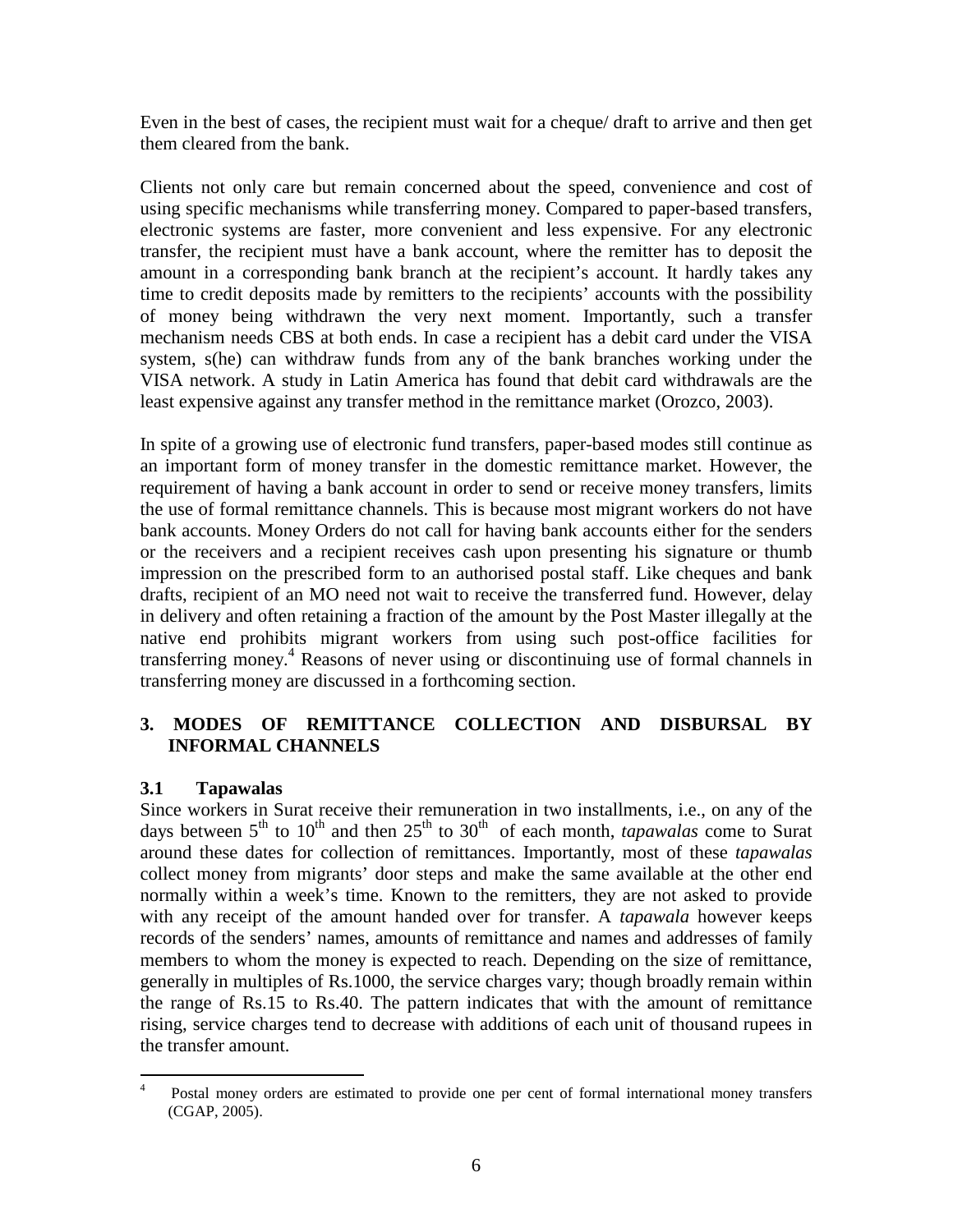Till about the early 1990s, nearly all the *tapawalas* carried hard cash with them and disbursed the same to the recipients. Gradually, some among them began to carry money through bank drafts, particularly those having an account with some formal financial institutions. Because of enhanced accessibility to core banking services and facility of money withdrawal through debit cards in various ATM (Automated Teller Machine) counters, now *tapawalas* rarely carry hard cash with them. They collect money and deposit in their accounts with specific bank branches at Surat. After the collection gets over, they return to their natives and withdraw money from the matching banks in Orissa for disbursal. In each of the trips, they follow the same procedure of remittance collection, transfer and distribution.

Importantly, the electronic transfer of money has not only minimized risks of theft or other potential losses but also made money transfers easier and faster. Increasing competition among informal players in providing remittance services with minimum costs and within shortest possible time has indeed made the *tapawalas* to be drawn more towards opting for the electronic transfer system. As a result, they are becoming more like the 'professional' money transfer providers, and are no more able to maintain interpersonal relations with clients and their families. It appears that the efficiency and speed that has come with technological advancement in money transfer has a social downside as well. The more professional and 'tech-savvy' *tapawalas* are no more interested in providing other 'non-monetary' services like the earlier days to the migrants at Surat and their families at Orissa.

#### **3.2 Private Operators**

Figure 1 shows the structure and mechanisms adopted by private operators while collecting and transferring remittances to the migrants' families at their native locations. Similar to the *tapawalas*, most private operators collect money from the door steps of the remitters. Some among them have opened counters at different locations in the city where workers deposit amounts to be remitted. Person collecting the money at the door step or the counter, records details such as (i) amount being remitted; (ii) names and addresses of the senders and their family members to whom money should reach, and (iii) the dates of collection. These details are recorded on a prescribed form and a receipt issued to the remitter. For a transfer of Rs.1,000, a private operator generally charges an amount ranging from Rs.20 to Rs.40 as commission, and deliver the amount at its destination within two to three days of receiving the same at this end.<sup>5</sup> Normally however, the service charge(s) vary inversely with the amount of money to be transferred, and directly with the speed of delivery expected. For instance, the maximum commission charged

 $\overline{a}$ 5 Private operators hardly ever record the amount of commission charged on the receipts issued to the remitters. This may be due to their lack of recognition as 'legal' institutions and also perhaps because of its potentials to attract relevant government taxes. In addition, the competitive environment within which they work compel them to maintain secrecy and thereby conceal information about their commission slabs which may even be varying at times across 'seasons' − especially with the rise and dip in the volume of remittances. Also, as the same agency is involved at both the ends, they hardly feel the need of maintaining any systematic record on commission(s) collected. Only a few such service providers working on a partnership basis at both ends, equally share the commissions received.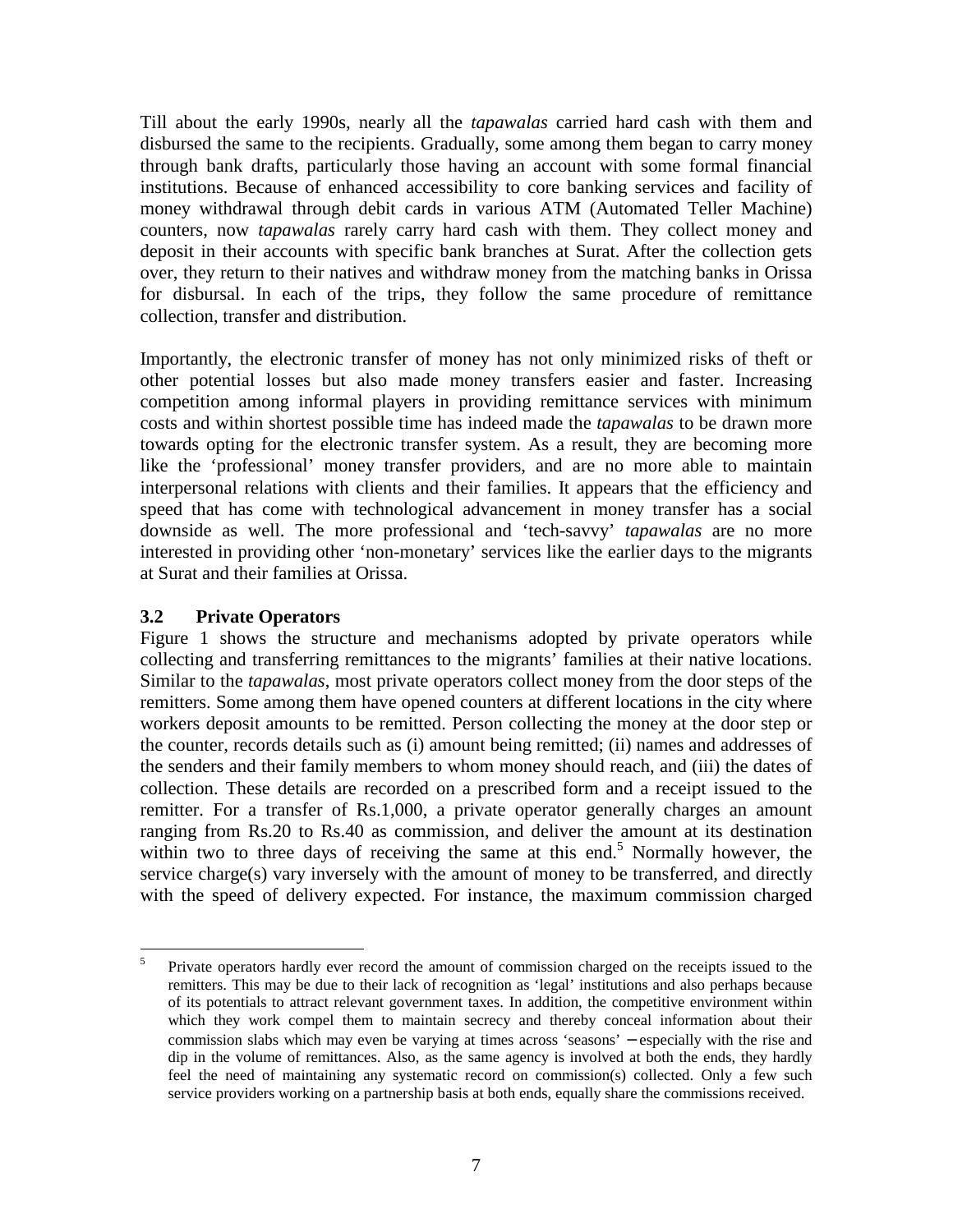goes up to Rs.60 for transfer of one thousand rupees expected to reach the payee within six hours of receiving the deposit at the collection end.



Figure  $-1$ Structure of Money Transfer Channel Used by Private Operators

 $CC = Collection Counter$ DA = Disbursal Areas

Some private operators collect remittances through agents. Based on the manner of their functioning in the remittance market, such agents can be placed into two groups. The first group is appointed by the private operator himself, generally from among his relatives or persons known to him. They collect money under their employers' banners and take around one per cent of the total remittance collected as charges towards undertaking the job. Private Operators appoint such agents normally in pockets where the volume of remittance collection does not reach a critical minimum to justify a counter. In other words, where the cost of running a counter is likely to be more than the commission expected to be generated through collection, operators prefer to place their agents there.

The second group, who may be called as 'freelance' agents, collect remittances on their own and facilitate money transfers through private operators. Since such agents collect remittances from known sets of people, the network reduces the possibility of entry by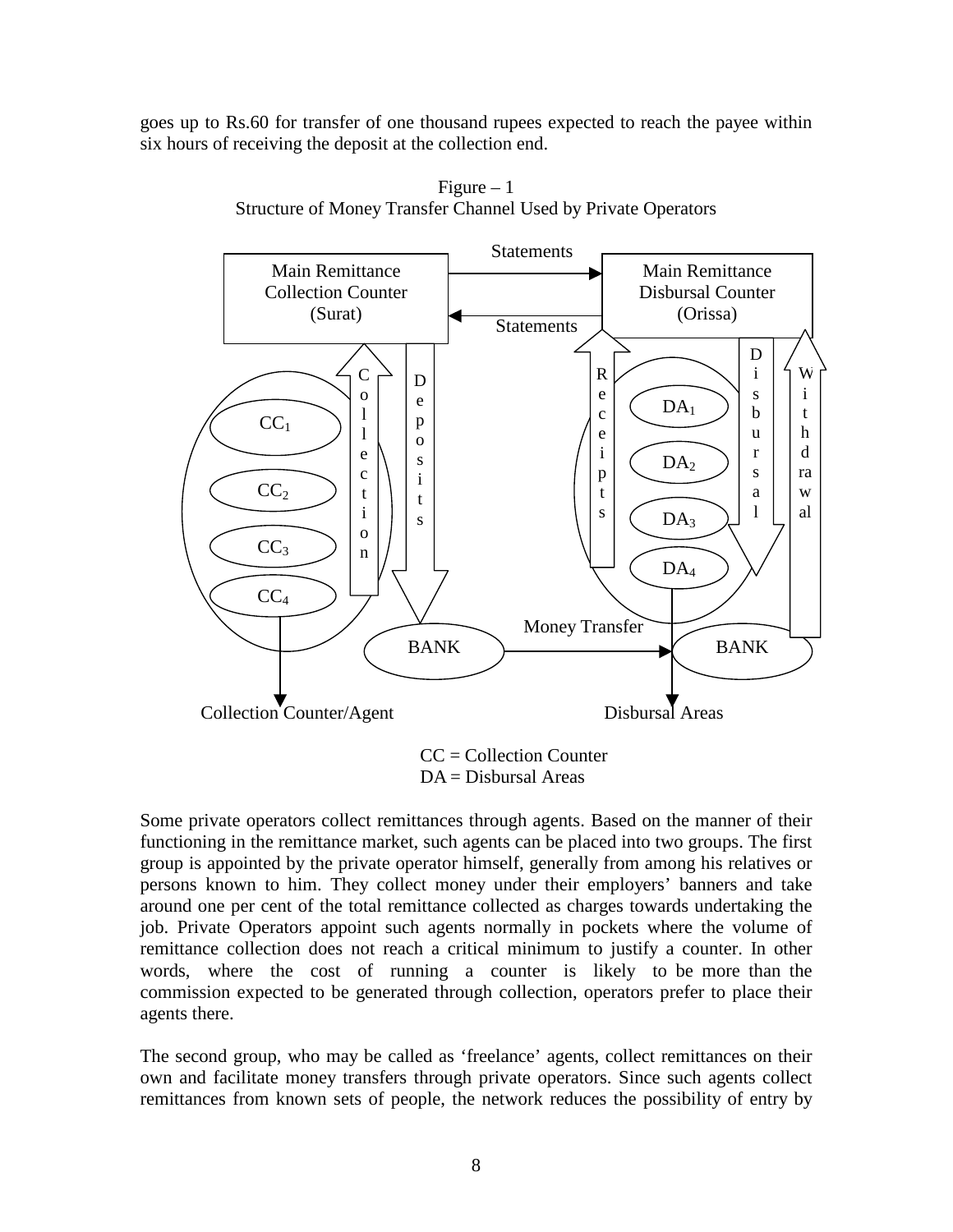other informal players into their 'constituencies'. Commissions charged by them normally remain at par with the private operators or occasionally a bit more. Subsequent to collection of money from remitters, these agents hand over the amount(s) to the private operators with whom they remain linked. They keep a certain percentage of the money collected as commission. Hence, the net commission in case of a freelance agent for transferring money is the difference between the amount he raises from the remitters and the rates that he pays to the private operators. Along with the money collected, they furnish the addresses of the remitters and recipients, and the figures related to the amounts to be sent to respective locations at Orissa. After collecting the money from these agents, private operators transfer it through their own channels by numbering each of the money transfers and maintaining relevant records including dates of money received from the freelance agents.

The private operators always prefer to have trusted and reliable staff while dealing with money. Frequently, they keep persons closely known to them for smooth functioning of business and also to avoid being cheated as well as the fear of misappropriation of funds. In absence of such risks, the freelance agent need not necessarily be a person known to the private operator. Generally, proprietors of STD phone booths, grocery shops, *Panbidi* shops; belonging particularly to Oriya migrants staying in Surat since long work as agents to these private operators. Occasionally, the same individual works as an agent to several private operators at the same time.

Once collected, the remittances are deposited on the very same day at the main remittance collection counter. In some cases, based on the number of collection counters private operators appoint one or two persons to collect deposits on a daily basis and deliver them at the main counter. While accepting cash from the staff, the private operator or the member(s) of his family working with him in this business or his assistant once again cross checks the details of collection. Following this, a 'statement' is prepared and sent to the main remittance disbursal counter at Orissa through fax on the same night. <sup>6</sup> The remittance amount is then deposited in their accounts with corresponding bank branches at Surat in the first banking hour of the very next day in order to credit the same in favour of their counterparts at Orissa. The person at the other end withdraws the money from the bank on the same or the next day and distributes among those whose addresses find mention in the statement. Depending on the volume of transfer and service area, at times the operators engage individuals for distributing remittances to the payees across regions. 7

Significant to note here is that the private operators hardly use public sector banks to transfer funds from Surat to Orissa. Of the migrant workers too, only a handful use banks for remitting money to their natives. And, of the few doing so are also found to use the

 $\frac{1}{6}$ This statement includes data on amount of remittance, date of collection, money transfer number (M.T. No.), and names and addresses of the senders and payees.

<sup>7</sup> Similar to collection of remittance at Surat, the private operators engage persons known to them for their distribution.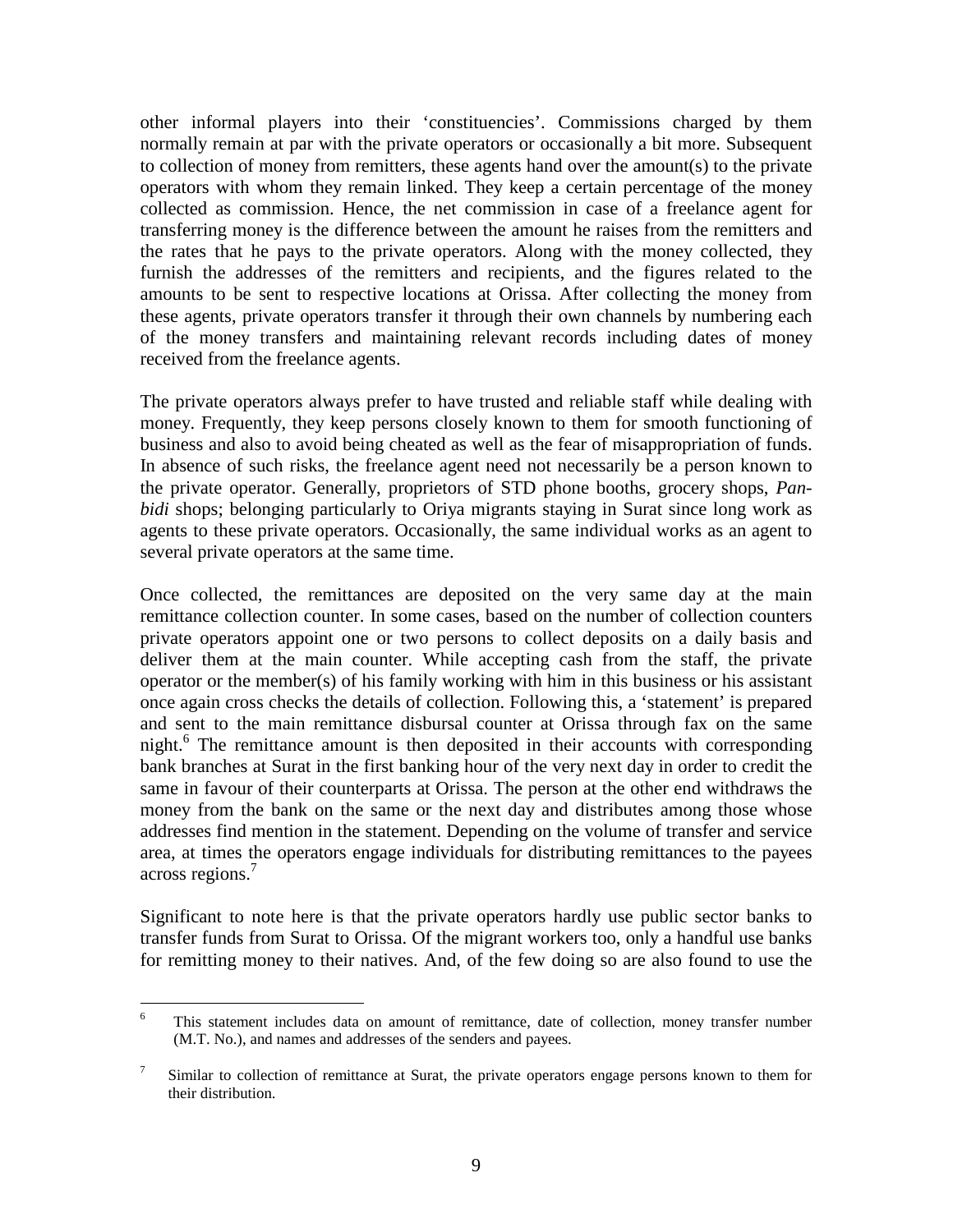services of the private operators and *tapawalas.* As bankers at the Surat end do not transfer cash to the branches and the complementing banks at the Orissa end, they seem to find it difficult and perhaps cumbersome to deal with such huge collections deposited specifically to realize transfers. This appears to be the reason as to why the formal banks tend to avoid issuance of a demand draft or transferring the deposits of a private operator in the corresponding bank branches at Orissa. Evidently, in such transfers money is withdrawn as soon as it gets credited, leaving the banks without a chance to hold money even for a day. Notably, demand for liquid money is often more than that of current cash balance at the corresponding bank branches in Orissa. In such situations, banks clear funds earliest on the next banking day, and the process further delays the distribution of remittances to the payees. Since such money transfers take place only on the names of individuals, public sector banks often tend to doubt the credentials of these informal transfer providers and avoid accepting such transactions from them easily. Hence, the private operators depend mainly on private banks for transferring such funds.<sup>8</sup> Occasionally even private banks show their reluctance towards transferring such funds from Surat to their branches in Orissa.

In situations where the private operators fail to transfer the funds through banks, they often tie up with moneylenders at the native end to make the required money available at the origin. For instance, in order to release an amount of Rs.1,00,000 at Orissa, the moneylender at Surat takes Rs.1,00,250 from the private operator. The additional amount of Rs.250 may be treated as his commission for transferring the funds. Once the money to be transferred by a private operator is deposited along with the commission to the moneylender at Surat, the transaction is then facilitated through a password given by the Surat moneylender to his counterpart at Orissa and to the party transferring the money. The private operator then informs his counterpart at Orissa of the password and the respective counterparts of the moneylender and the service provider at the native end transact the delivery and receipt of the money through matching the password.

Person disbursing the remittance, records the money remittance number mentioned in the statement and the date of delivery on a given format, and collects signature (name) of a witness and issues a copy of the same to the recipient. Another copy goes to the main remittance disbursal counter for records. For each statement going from Surat, the counterpart unit at Orissa prepares a corresponding 'statement'<sup>9</sup> on the disbursal of remittances, which is then sent to the remittance collection counter at Surat through fax for records as well as for facilitating responses to any inquiry.

Unlike the *tapawalas*, private operators are more organized and professional in providing remittance services. Their average volume of transfer is substantially higher than the *tapawalas*. The difference between private operators and *tapawalas* lies in terms of their interpersonal relations with the senders and receivers. For a Private Operator it is not

 8 Private sector banks that are commonly used by these operators include ICICI, IndusInd, Axis, Kotak Mahindra, Karur Vysya and ING Vysya.

<sup>9</sup> While carrying signature of a witness, it includes information on the money transfer number and the date of delivery.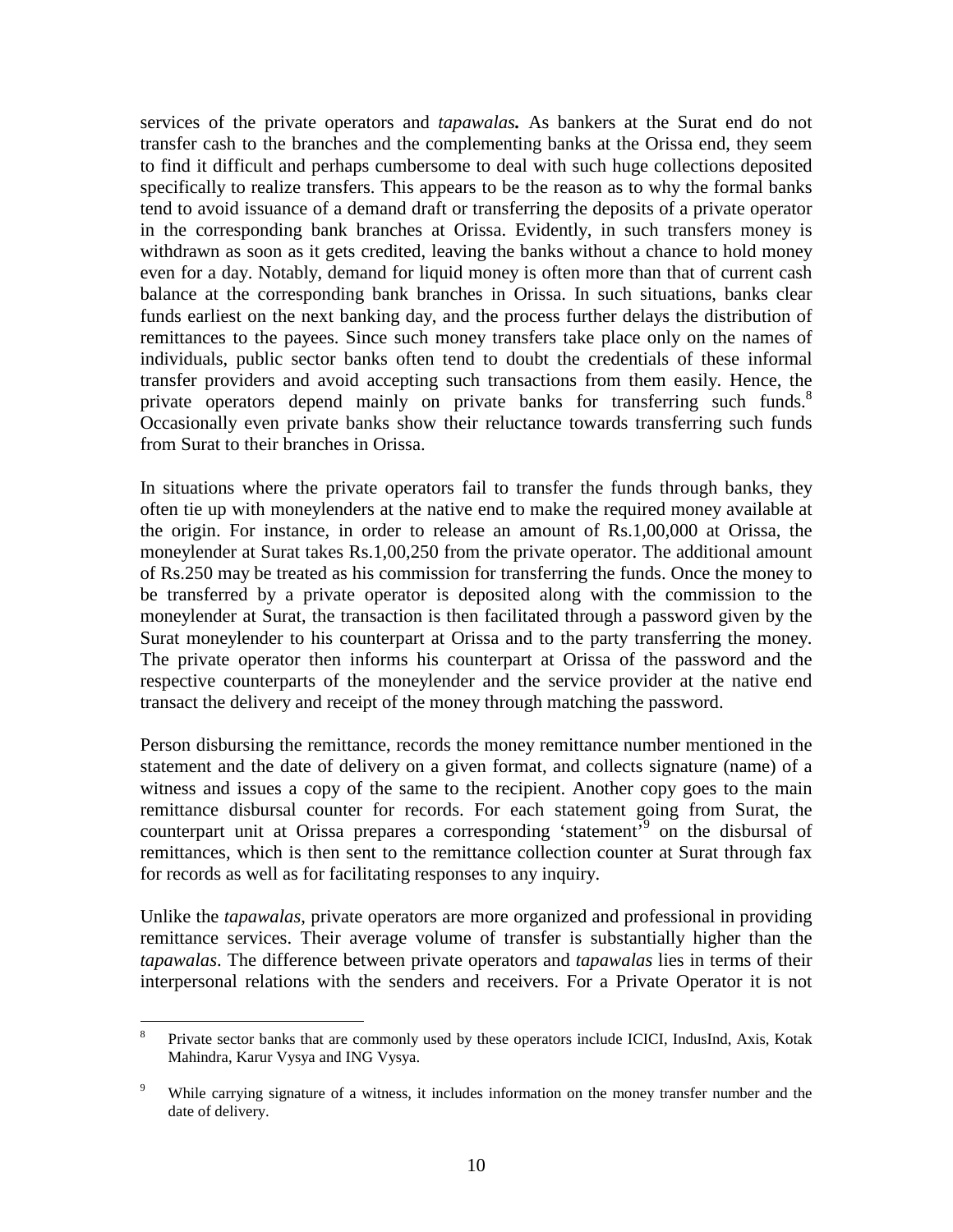necessary to know the sender personally, as much of the remittance money is collected at the counters or through agents. However, it is the existing inter-dependency and relations between the *tapawalas* and their clients that has sustained the function of *tapawalas* as service providers till date, even while many private operators are providing the same faster. Nonetheless, with increasing demand of speedy delivery of money over the time, and rising competition among the private operators themselves, the growth of *tapawalas*  has been stunted during the recent years.

### **4. SIZE OF MONEY REMITTED BY ORIYA MIGRANTS**

Table 1 presents data on the size of remittances with respect to the nature of employment of Oriya migrant workers in Surat. Evidently, the average size of remittance through all channels during the last twelve months stands as Rs.1427. Its size however varies across migrants. For instance, an average amount remitted by a wage worker is Rs.1378 a month. As against this, an employee with the private sector and those with self-employed jobs remit Rs. 1532 and Rs. 1655 respectively. Clearly, in absolute terms, the selfemployed migrants remit larger amounts than those in private jobs and wage works, though in terms of proportion of their income, the remittance by the former group is smaller. The absolute amount of remittance and proportion of income remitted thus significantly vary among different occupational groups. Notably, the amount remitted per month has a positive correlation with the earnings of a migrant worker, whereas the correlation coefficient between amount of money earned and proportion of income remitted was found to be negative $10$  (see appendix 1). It also becomes evident from the same set of data that the absolute amount of remittance and proportion of income remitted has no significant relation with size of landholding.<sup>11</sup>

| Nature of employment             | Average income<br>(in Rs.) | Remittance<br>(in Rs.) | Proportion of<br>income remitted |
|----------------------------------|----------------------------|------------------------|----------------------------------|
| Wage labourer $(a + b)$          | 3340                       | 1378                   | 41.3                             |
| (a) Daily wage                   | 3166                       | 1382                   | 43.6                             |
| (b) Piece rate                   | 3602                       | 1372                   | 38.1                             |
| Employees in private enterprises | 4461                       | 1532                   | 34.3                             |
| Self-employed                    | 6429                       | 1655                   | 25.7                             |
| All categories                   | 3761                       | 1427                   | 37.9                             |

Table 1: Average Size of Money Remitted per Month by Oriya Migrants in Surat by Their Nature of Employment

Table 2 gives data on the remittance behaviour of Oriya migrants by nature of their living arrangements at the destination point. We have considered five different types of living

 $10\,$ <sup>10</sup> The findings corroborate with Johnson and Whitelaw (1974), and Oberai and Singh (1983). However, a study of migrants from eight largest cities in Kenya by Rempel and Lobdell (1978) shows a positive correlation between amount of money earned and proportion of income remitted.

<sup>&</sup>lt;sup>11</sup> Defined as amount of land owned (in *acres*) by the migrant's family at the time of interview. Banerjee (1981) too finds an insignificant correlation between the amount of money remitted and ownership of land.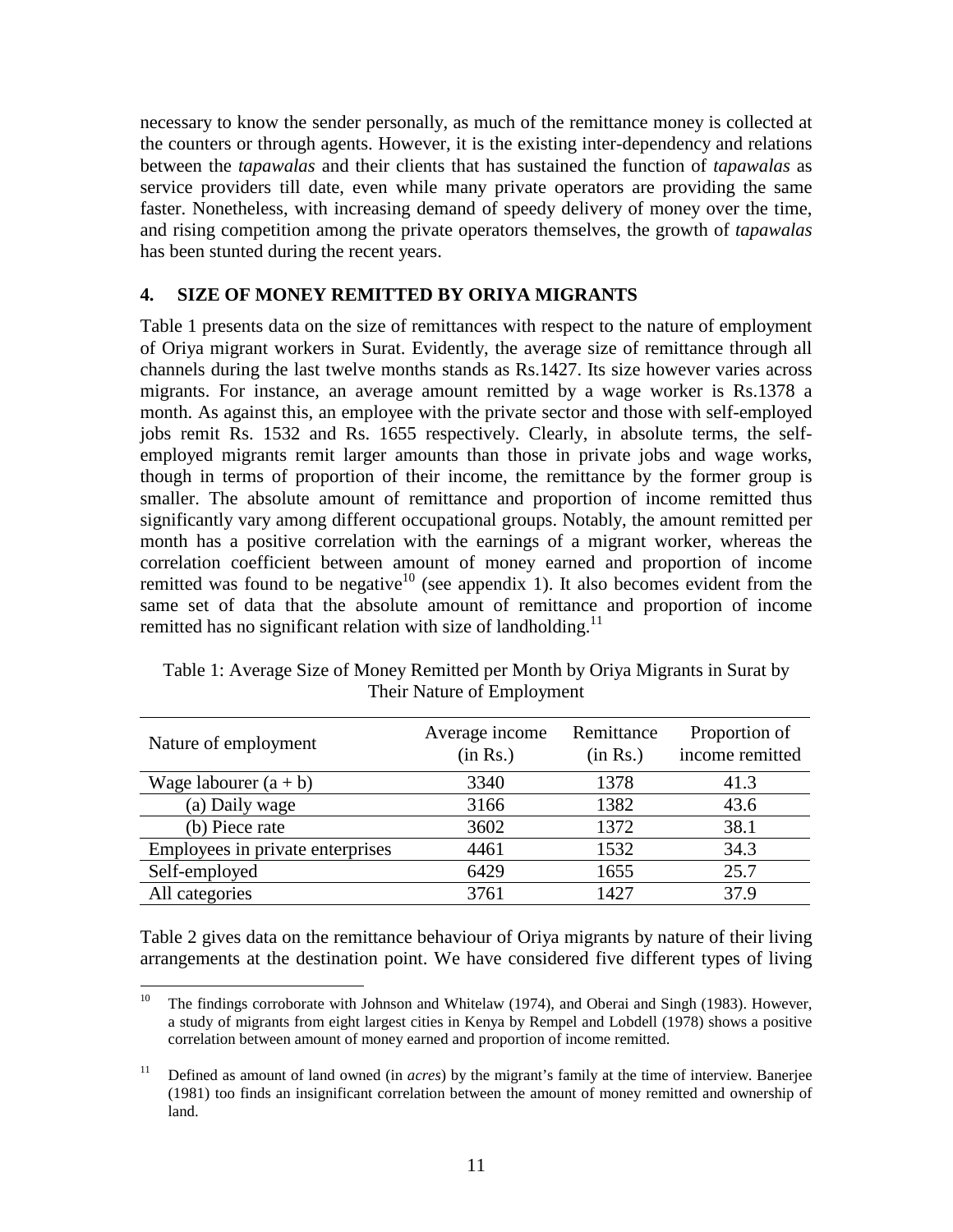arrangements viz., those living with (i) the entire extended family; (ii) their wives and children leaving other members at the native end; (iii) their fathers; (iv) their brothers and (v) as single or lone migrants from the families back home. As expected, migrants living with their entire families at the destination remit the lowest amount i.e., Rs. 267 per month, for they do not need to support many dependents and relatives at the origin. Indeed, they tend to gradually lose their connections from their native villages and settle more or less on a permanent basis in the city. Occasionally however they send money, at times in form of gifts to their married daughters or as supports to aged parents or grand parents particularly on specific social occasions. Elsewhere, it has been stated that migrants planning to settle in urban centres tend to remit less than those intending to return to their native places (Banerjee, 1981).

| <b>Living Arrangements</b>               | Average<br>income<br>(in Rs.) | Remittance<br>(in Rs.) | Proportion<br>of income<br>remitted |
|------------------------------------------|-------------------------------|------------------------|-------------------------------------|
| With family members (sum of $a$ to $d$ ) | 4289                          | 1335                   | 31.1                                |
| (a) Entire family                        | 5963                          | 267                    | 4.5                                 |
| With their wives and children<br>(b)     | 5919                          | 1172                   | 19.8                                |
| With their fathers<br>$\left( c\right)$  | 2456                          | 708                    | 28.8                                |
| With their brothers<br>(d)               | 3658                          | 1579                   | 43.2                                |
| Single migrant                           | 3394                          | 1557                   | 45.9                                |

Table 2: Average Size of Remittances Sent per Month by Living Arrangements Among the Migrant Workers

It appears that the migrants who live with their wives and children at the destination after leaving their extended families at the native end, remit only 19.8 per cent of their income. This is because the married heads with their wives and children at Surat spend a higher proportion of their income at the destination itself. Those living with brothers and the single migrants remit an average amount Rs. 1579 and Rs. 1557 per month respectively. Significantly, compared to others, the single migrants whether married or not remit a larger share of their income. Out of the 59 single migrant respondents, 41 per cent are married and work at Surat having left their wives and children at their native places.<sup>12</sup> Such migrants are likely to have a higher commitment and propensity to remit compared to the unmarried migrants. Based on the data in table 2, it can be inferred that migrants who are married but staying alone at Surat are likely to remit more than the unmarried migrants. And the fact that migrants living with their families at Surat remit much smaller share of their income compared to the single migrants, suggests that the extent of need for money to cope with the household requirements of families at the destination does not allow such migrants to remit more.

 $12<sup>12</sup>$ <sup>12</sup> Of the 25 migrants living with their brothers at Surat, 32 per cent are married and migrated after leaving their wives and children at the native villages in Orissa.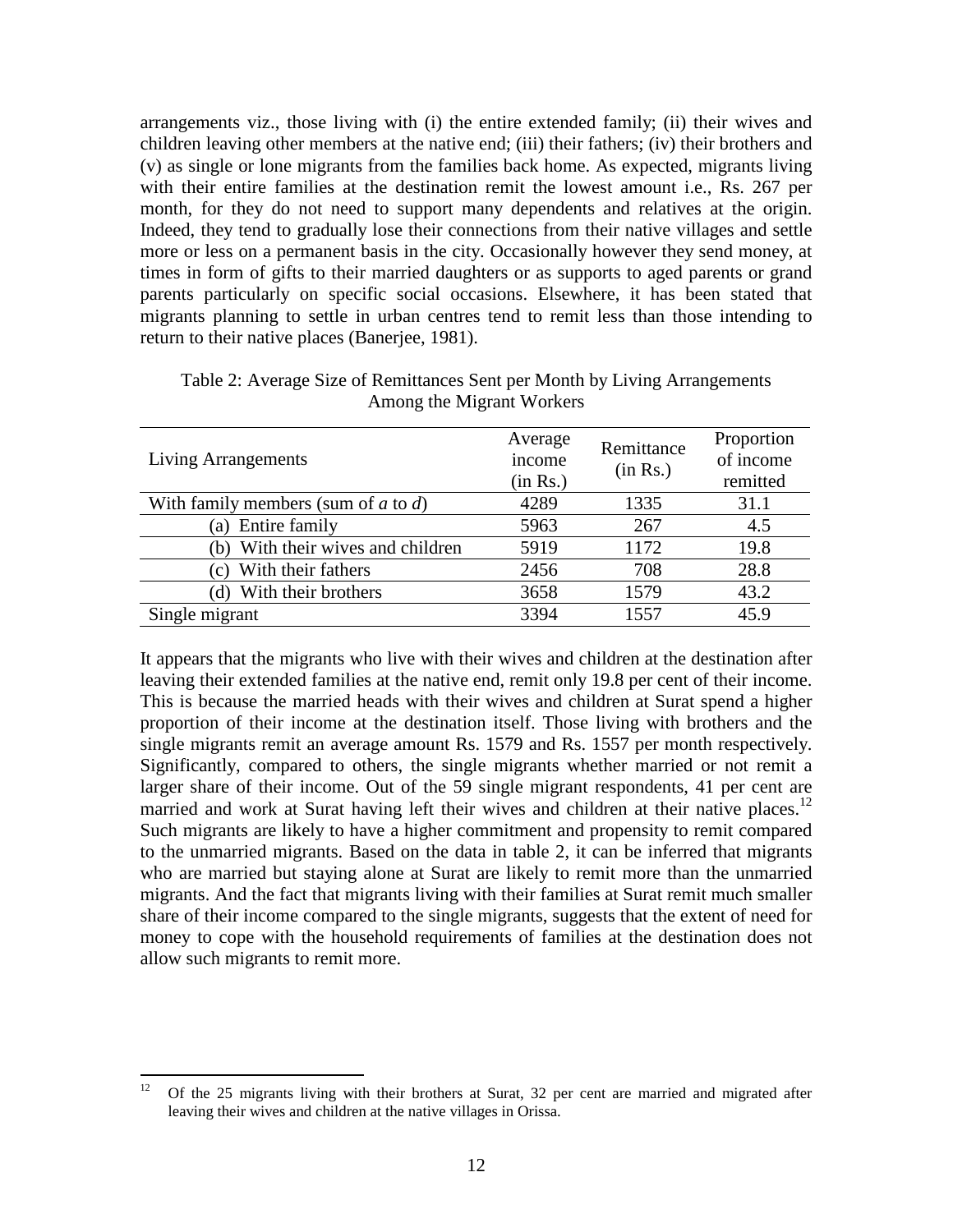### **4.1 Determinants of Remittance Behaviour**

From the analysis given in the preceding section, it appears that the volume of income transfer varies across migrants in terms of their living arrangements, marital status, castes, places of origin etc. By picking on specific dissimilar socio-economic variables that characterize migrants and their households and relating them with their remittance behaviour, it is possible to isolate the factors that tend to influence the size of remittance. This would also help in capturing the magnitude of influence of each variable interacting simultaneously on remittance behaviour of the migrants. In order to do so, the Ordinary Least Square regression model has been used here with the average monthly remittance (AMR) being considered as the dependent variable in the analysis. This *a priori* model on the determinants of remittance has been specified with the following variables.

## **(i) Migrant's Average Monthly Income (INCOME)**

Income of a migrant at the destination point is an important factor governing the size of *remittance. It is assumed that larger the income, larger would be the size of money transfer and vice versa. And therefore, INCOME is expected to be positively associated with the AMR.* 

### **(ii) Outstanding Loan at Destination (CREDIT)**

*Towards meeting the day-to-day needs of expenditure and also to remit money, a migrant often borrows from his friends, peers, relatives and co-workers with or without interest. Out of our total sample, 44 migrants had loans outstanding at Surat at the time of interview. Significantly, the average size of outstanding loan per month for all migrants is Rs.288, meaning that he has to depend to the extent of 20.2 per cent of his AMR on credit. Since credit works as an additional source of fund, it is likely to influence the size of remittance positively.* 

### **(iii) Age of the Migrant (AGE)**

*Elderly migrants often find it difficult to work at the pace and speed that the younger migrants may adopt while working. Increasing age is likely to reduce income at the*  destination and in turn effect the size of remittance. Nevertheless, the likelihood to remit *money may reduce beyond a certain age. Among our respondents, the youngest and the oldest migrants were 18 and 51 years of age respectively. The median age among workers is around 30 years. A dummy variable for age (having a value of one for those above the median level of age and zero for those below the level) has been used to assess its likely impact on remittance with older age of a migrant expected to be negatively correlated with the AMR.*

## **(iv) Length of Stay at Surat (STAY)**

*Probability of employment opportunities is expected to rise over time as migrant workers widen their contacts and knowledge regarding the intricacies of the urban labour market. This suggests that one's length of stay at the destination may result into one's having a consistent as well as rising income across months and years. And this may positively influence the size of remittance.*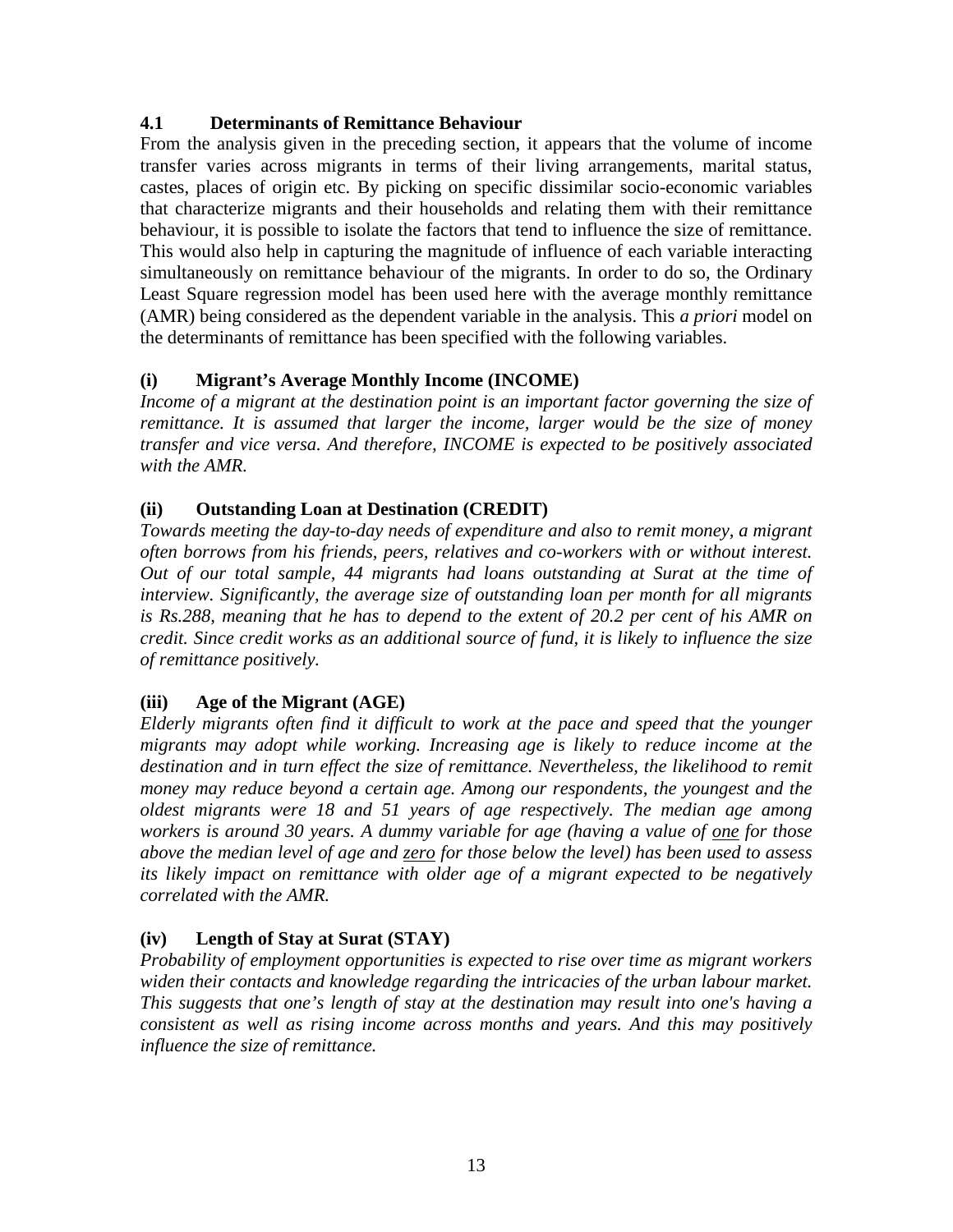#### **(v) Years of Schooling (YS)**

*Expected here is that educated migrants are likely to remit a larger proportion of their income even while their qualifications may not help them in earning more than the prevailing average income. Implied here is that remittance can be attributed as repayment of a social debt incurred in obtaining education (Johnson and Whitelaw, 1974). Thus, years completed in formal education by a migrant could stimulate the amount of money transfer in a positive manner.* 

### **(vi) Migrant's Status (MS)**

*Single migrants tend to remit higher amounts and on an average a larger share of their earnings to their families. Similarly, married heads living alone at the destination are likely to send more money than married heads living with their wives and children. A dummy variable for the migrant's status (having a value of one in case of single migrants and zero for others) has been used to assess its impact on the remittance behaviour. A positive association between these two variables is expected.*

### **(vii) Dependency Ratio (DR)**

*This has been defined as a ratio between number of non-workers and workers. The size of remittance is expected to have a positive association with the 'dependency burden' at the native end, i.e., higher the DR, greater the size of remittance and vice versa.*

### **(viii) Income of a Migrant's Household at the Origin Excluding Remittances (INCORG)**

*If a migrant's household back home has enough income from different sources, the level of dependence on remittances is likely to be less. Thus, the commitment to send money is expected to be lesser for migrants from households having enough income at the origin.* 

The definitions, measurements and descriptive statistics of the variables used in the analysis are given in table 3 and the estimated results outlined in table 4. Notably, all parameters reflect expected associations and are significant except for the coefficients of STAY, YS, DR and INCORG.

The coefficient of INCOME is positive and highly significant, implying that an increase of a rupee in income at the destination leads to an increase of 0.27 rupees in the average monthly remittance. This trend remains in line with earlier studies which identify income of migrants as an important factor that determines the size of remittance. As expected, the coefficient of CREDIT too is positive and statistically significant. This confirms that credit at destination can stimulate the amount of money transfer. As suggested by the negative and significant coefficient of AGE, migrants who are more than 30 years old remit 421 rupees less per month compared to those who are below 30 years of age.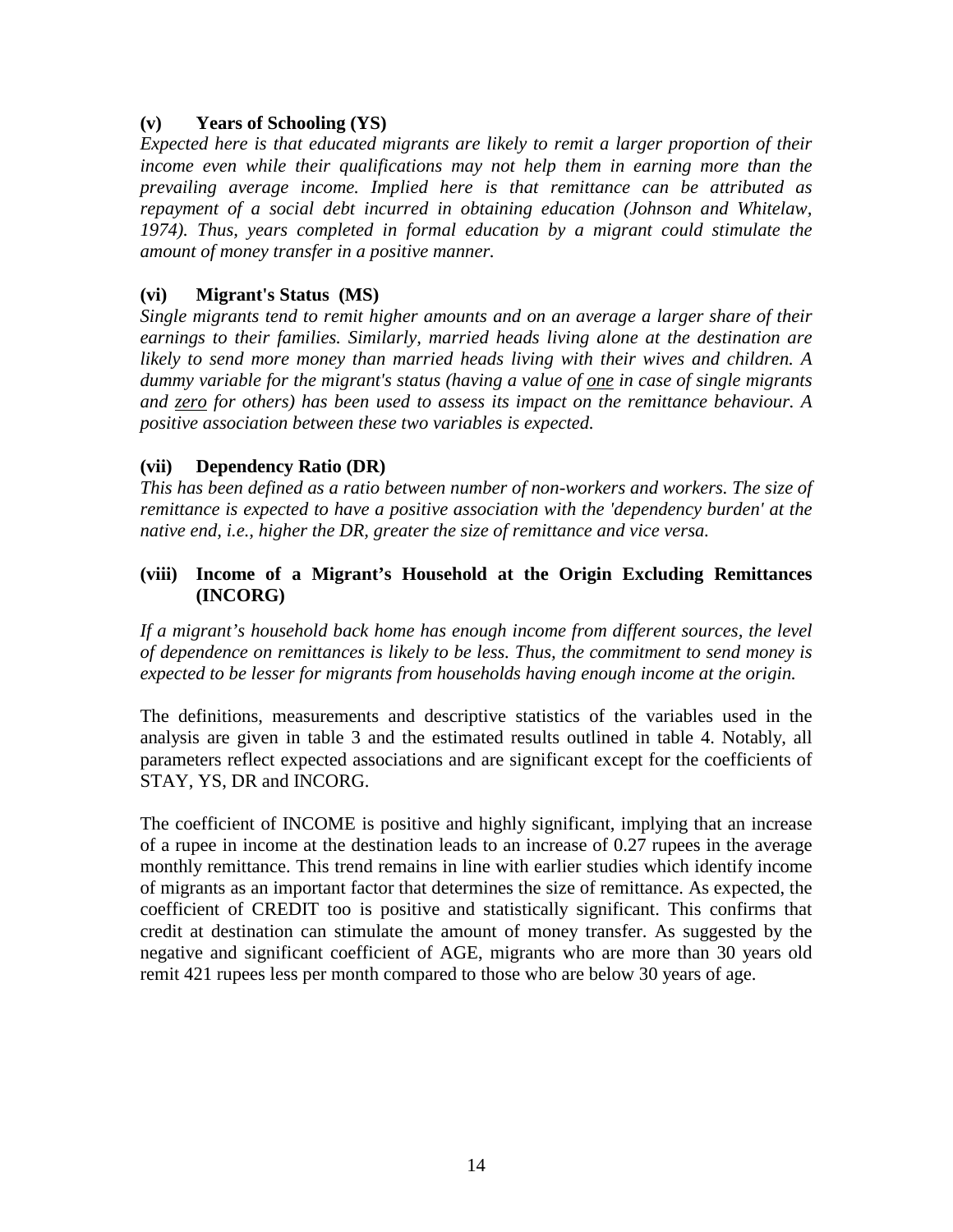|               |                                                  | Mean and        | Expected |
|---------------|--------------------------------------------------|-----------------|----------|
| Variables     | Description                                      | <b>Standard</b> | Sign     |
|               |                                                  | Deviation       |          |
| Dep.          | Amount of remittance per month (in Rs.)          | 1426.69         |          |
| variable      |                                                  | (966.17)        |          |
| <b>INCOME</b> | Income of a migrant per month (in Rs.)           | 3761            | $+ve$    |
|               |                                                  | (1774.19)       |          |
| <b>CREDIT</b> | Amount of outstanding loan at destination        | 287.76          | $+ve$    |
|               | (in Rs./month)                                   | (611.93)        |          |
| <b>AGE</b>    | Age of the migrant                               | 0.34            | -ve      |
|               | $= 1$ , if the migrant is more than 30 years old | (0.48)          |          |
|               | $= 0$ , otherwise                                |                 |          |
| <b>STAY</b>   | Number of years stayed at Surat                  | 10.04           | $+ve$    |
|               |                                                  | (5.86)          |          |
| YS            | Years of formal schooling                        | 7.79            | $+ve$    |
|               |                                                  | (3.27)          |          |
| <b>MS</b>     | Migrant's status                                 | 0.59            | $+ve$    |
|               | $= 1$ , a single migrant                         | (0.49)          |          |
|               | $= 0$ , otherwise                                |                 |          |
| DR            | Dependency ratio                                 | 1.63            | $+ve$    |
|               |                                                  | (1.26)          |          |
| <b>INCORG</b> | Income at the origin excluding remittance        | 18112.40        | -ve      |
|               | (Rs./year)                                       | (26922.07)      |          |

### Table 3: Definitions, Measurements, Descriptive Statistics and Expected Signs of Variables used in the OLS Equation

Notes: (1) Figures in parentheses denote standard deviations. (2) Number of observations =  $100$ 

| Variables     | Coefficients | t-values |
|---------------|--------------|----------|
| Constant      | $-317.448$   | $-0.948$ |
| <b>INCOME</b> | $0.275*$     | 6.366    |
| <b>CREDIT</b> | $0.764*$     | 6.597    |
| AGE           | $-421.168**$ | $-2.145$ |
| <b>STAY</b>   | 18.790       | 1.186    |
| YS            | 22.535       | 0.927    |
| <b>MS</b>     | 459.537*     | 3.141    |
| DR            | 61.319       | 0.962    |
| <b>INCORG</b> | $-0.001$     | $-0.540$ |

Table 4: Determinants of Size of Remittance: OLS Results

 $R$ -squared = 0.54

Number of observations = 100

\* at 1% level of significance, \*\* at 5% level of significance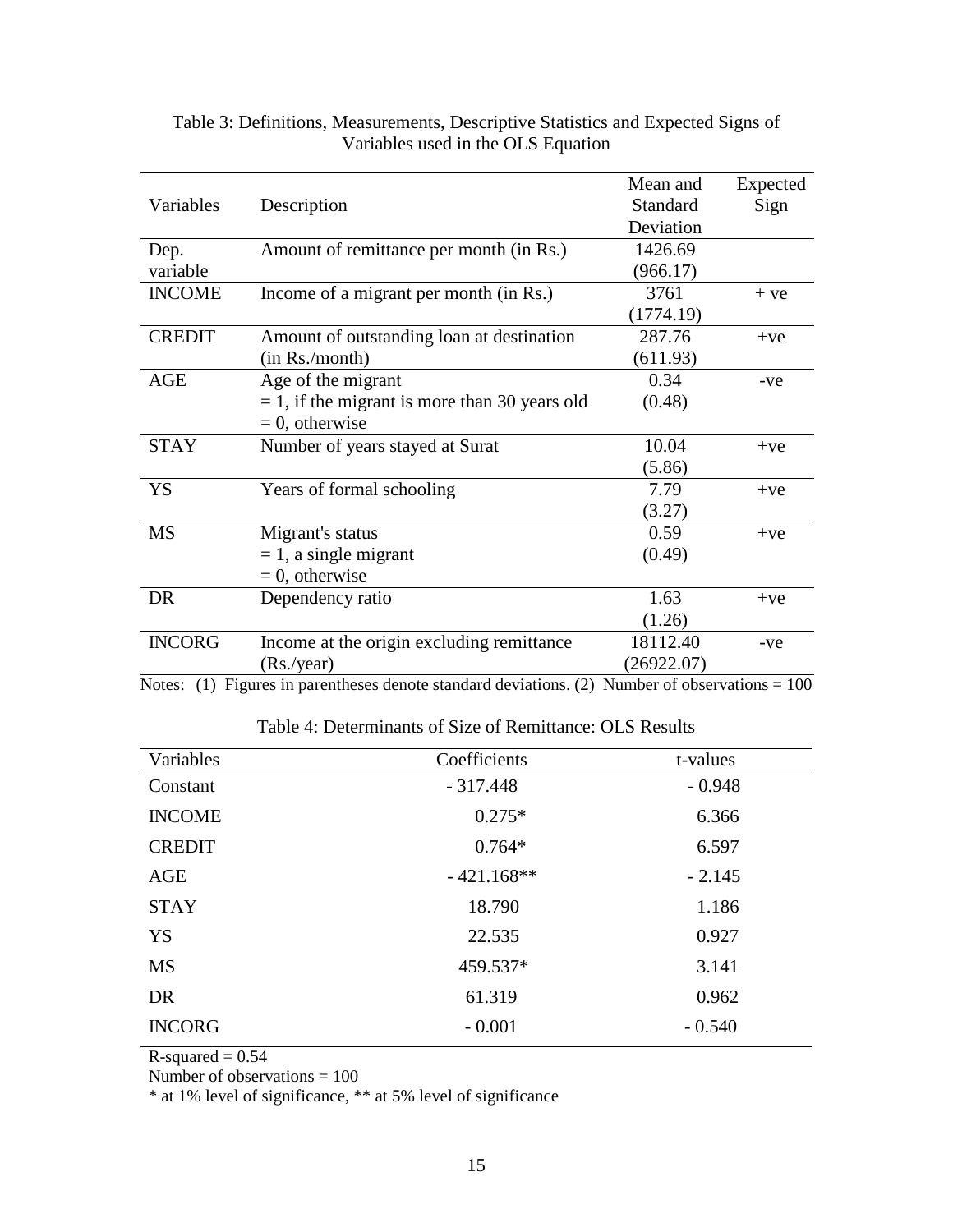The coefficient of STAY though positive, but is not significant. However, the positive sign attached to it indicates a more likely association between length of stay and size of remittance. Interestingly, the absolute amount of remittance and the proportion of income remitted have positive but a rather weak correlation with a migrant's length of stay at the destination point (see appendix 1). It seems that length of stay, if at all, has only a meek impact on the size of remittance in absolute as well as relative terms. Elsewhere, it has been mentioned that recent migrants send as much as longstanding migrants, though the proportion of income remitted declines with longer stay in the city (Oberai and Singh, 1981).

The coefficient of YS being positive and insignificant implies that one's level of education hardly has any influence on the amount he remits. This is also evident from the poor correlation coefficient values between a migrant's years of schooling and the absolute as well as proportion of income remitted (see appendix 1). In the preceding chapter we have already noted that educational qualification hardly has an impact on one's income at the destination. Evidently thus, educational levels especially after a point, neither adds much to one's income at the destination and nor does it influence the size of remittance.

With the coefficient of MS being positive and significant at one per cent level, it appears that other things remaining the same, a single migrant remits Rs.459 more compared to migrants living with their wives and children and also those residing with other family members at the destination. This supports the argument that single migrants appear more committed to remit compared to the others. The positive but insignificant coefficient of DR indicates its feeble association with migrant's remittance behaviour. This suggests that even if there exists a high dependency ratio at the native end, a migrant worker finds it difficult to remit an amount beyond a certain limit. Hence, DR does not emerge as critical a factor, once the remittance reaches a specific size. As expected, the coefficient of INCORG is negative but insignificant. Notably, the proportion of income remitted and earnings at origin excluding the remittances are negatively correlated, suggesting that higher the income at origin minus the remittance, lower would be the proportion of income remitted and *vice versa* (see appendix 1).

## **5. REMITTANCE CHANNELS USED BY ORIYA MIGRANTS**

Table 5 gives data on money remittance channels used by Oriya migrants in Surat. Only 12 migrants reported about sending money through banks, while only two used the post offices for transferring money. An overwhelming share of migrants either has never used, or discontinued use of banks as well as post offices for transferring money. Evidently, the number of migrants sending money through co-workers and relatives is also declining, for most of them are increasingly depending on private operators and *tapawalas* for remitting money back home.

Significantly, of the 12 migrants using banks for transferring money, 5 also remit through private operators and 2 through the *tapawalas*. Similarly, 3 of the migrants are using *tapawalas* as well as private operators. There is also an evidence of shift from one informal channel to the other for transferring money. For instance, 3 have shifted from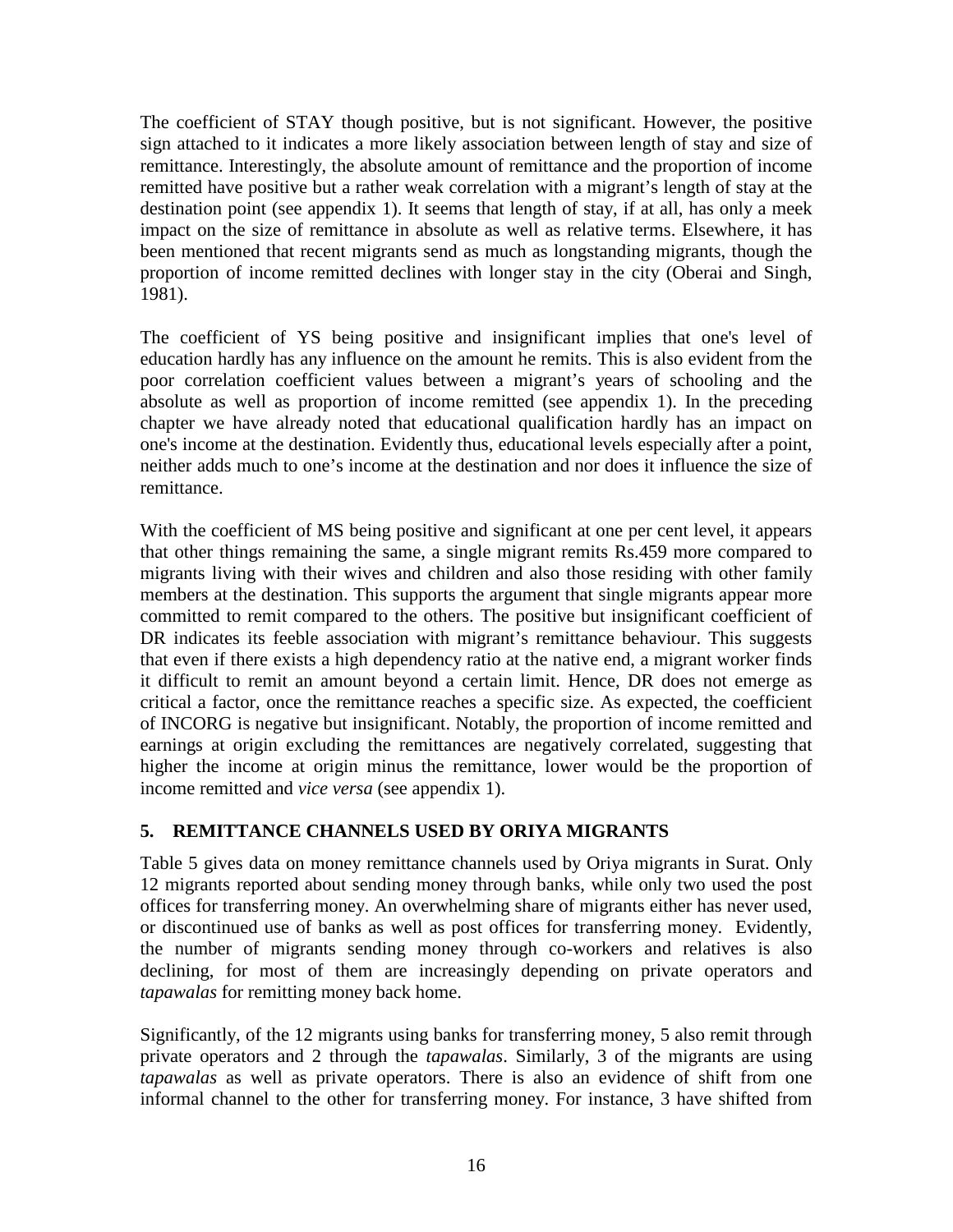*tapawalas* to private operators and one has shifted from private operators to *tapawalas*. In seven cases however, there has been a shift from one private operator to the other. Based on this, it can be stated that a migrant often uses more than one channel for transferring money at a given point of time.

| <b>Money Remittance Channels</b>        | Never used | Was using<br>earlier | Using at<br>present | Total |
|-----------------------------------------|------------|----------------------|---------------------|-------|
| Banks <sup>*</sup>                      | 54         | 34                   | 12                  | 100   |
| Post Offices                            | 44         | 54                   |                     | 100   |
| <b>Private Operators</b>                | 21         |                      | 78                  | 100   |
| Tapawalas                               | 84         |                      | 13                  | 100   |
| $Co$ -workers <sup><math>*</math></sup> | 50         | 25                   | 25                  | 100   |
| Relatives <sup>Y</sup>                  | 82         | 14                   |                     | 100   |
| Self/other family members               |            |                      | 86                  | 100   |

Table 5: Money Remittance Channels Used by Oriya Migrants

Notes:  $(1)$  \* includes all public and private sector banks. (2) \* includes persons other than family members and relatives belonging to remitter's own village or neighbouring villages and working at Surat.  $(3)$ <sup> $\Psi$ </sup> includes cousins, uncles, brothers-in-law, fathersin-law, nephews etc. working at Surat.

Notably, since the entry of private operators in the remittance market in 1998, increasing number of migrants have been remitting through them over the years (table 6).<sup>13</sup> For instance, during 1998-99 to 2000-01, only one migrant in our sample was remitting money through a private operator. This increased to 15 by 2003-04, and finally reached to 62 by the end of the financial year 2006-07. Of the 100 respondents, 78 were remitting money through private operators by the last day of our interview. Similarly, the number of migrants sending money through *tapawalas* has reached from 4 to 13 during the same period. The key findings emerging from the data are, that (i) more than 90 per cent of the migrants use informal channels for sending money back home, and (ii) *tapawalas* acted as important money transfer service providers before the emergence of private operators in the remittance market.

|                   | <b>Financial Years</b> |                |         |       |
|-------------------|------------------------|----------------|---------|-------|
| Informal money    | 1998-99                | 2001-02        | 2004-05 |       |
| transfer channels | to                     | tο             | īΩ      | Total |
|                   | 2000-01                | 2003-04        | 2006-07 |       |
| Private Operators |                        | $\overline{5}$ | 62      |       |
| <b>Tapawalas</b>  |                        |                |         |       |

Table 6: Time since Migrant Workers Started Using Informal Money Transfer Channels

<sup>13</sup> <sup>13</sup> In an FGD conducted with informal money transfer service providers, we learnt that the *Bayu Seba Service* was started in Surat during 1998 and since then the institution has been playing a major role in the remittance market at the origin as well as the destination points.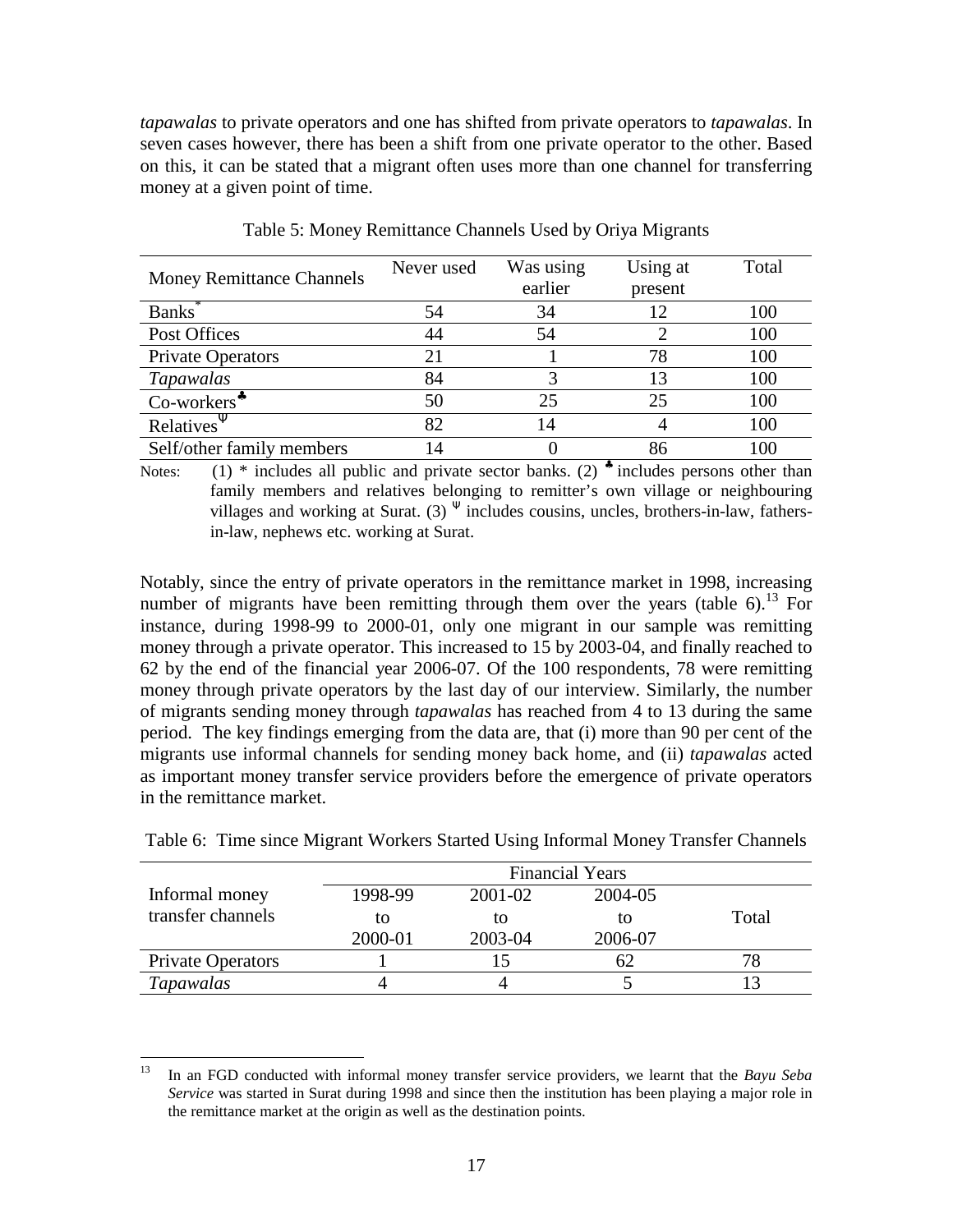Based on the data given in tables 5 and 6, it can be stated that (i) since the rate of growth of remitters opting for private operators is substantially higher compared to other informal channels, the former seems to dominate the remittance market at Surat; (ii) with hardly any growth in the number of migrants sending money through *tapawalas*, their space in the remittance market seems constricted; and (iii) the remitters consider private operators and *tapawalas* as more effective agencies than the formal channels like banks and post offices as well as other informal channels like co-workers and relatives.

Table 7 gives data on the status of using banks and post offices for transferring money by respondents' periods of migration. Significantly, of those who migrated to Surat before 1997-98, as many as 54.2 and 68.7 per cent have remitted money through banks and post offices respectively. Of those who migrated between 2004-05 and 2006-07, only 15.4 per cent has ever used banks for sending money. In case of sending money through post offices, the corresponding figure is merely 7.7 per cent. Notably, the per cent of migrants using banks and post offices for transferring money has been declining progressively since 1998-99 – a trend that has been faster in case of post offices as against the banks.

| Table 7: Respondents' Period of Migration and Status of Using Formal Money Transfer |  |  |  |  |  |
|-------------------------------------------------------------------------------------|--|--|--|--|--|
| Channels on the Date of Interview                                                   |  |  |  |  |  |
|                                                                                     |  |  |  |  |  |
| No. of Migrants who Ever Used                                                       |  |  |  |  |  |

| Period of migration | Number of | No. of Migrants who Ever Used<br>Formal Channels* |              |  |
|---------------------|-----------|---------------------------------------------------|--------------|--|
|                     | migrants  | <b>Banks</b>                                      | Post Offices |  |
| Up to 1997-98       | 48        | (54.2)<br>26                                      | (68.7)       |  |
| 1998-99 to 2000-01  | 21        | (42.9)                                            | (61.9)       |  |
| 2001-02 to 2003-04  | 18        | (50.0)                                            | (50.0)       |  |
| 2004-05 to 2006-07  | 13        | (15.4)                                            |              |  |

Notes: (1)\* includes those migrants who have used Banks or Post Offices at least once for transferring money from destination to origin after having migrated to Surat. (2) Figures in parenthesis of each of the cells denote percent of migrants using formal channels during the corresponding periods of their migration.

|                     |         | <b>Financial Years</b> |         |       |
|---------------------|---------|------------------------|---------|-------|
| Discontinued use of | 1998-99 | 2001-02                | 2004-05 |       |
|                     | to      | to                     | to      | Total |
|                     | 2000-01 | 2003-04                | 2006-07 |       |
| <b>Banks</b>        |         |                        | 26      | 34    |
| Post Offices        |         |                        | 32      | 54    |
| Co-workers          |         |                        | 17      | 25    |
| Relatives           |         |                        |         |       |

Table 8: Time since When the Migrant Workers Stopped Using Specific Money Transfer Channels

Data given in table 8 show that migrants have stopped using banks, post offices, coworkers and relatives for transferring money at an increasing rate since 1998-99. The phenomenon has become more pronounced after 2003-04, especially with the entry of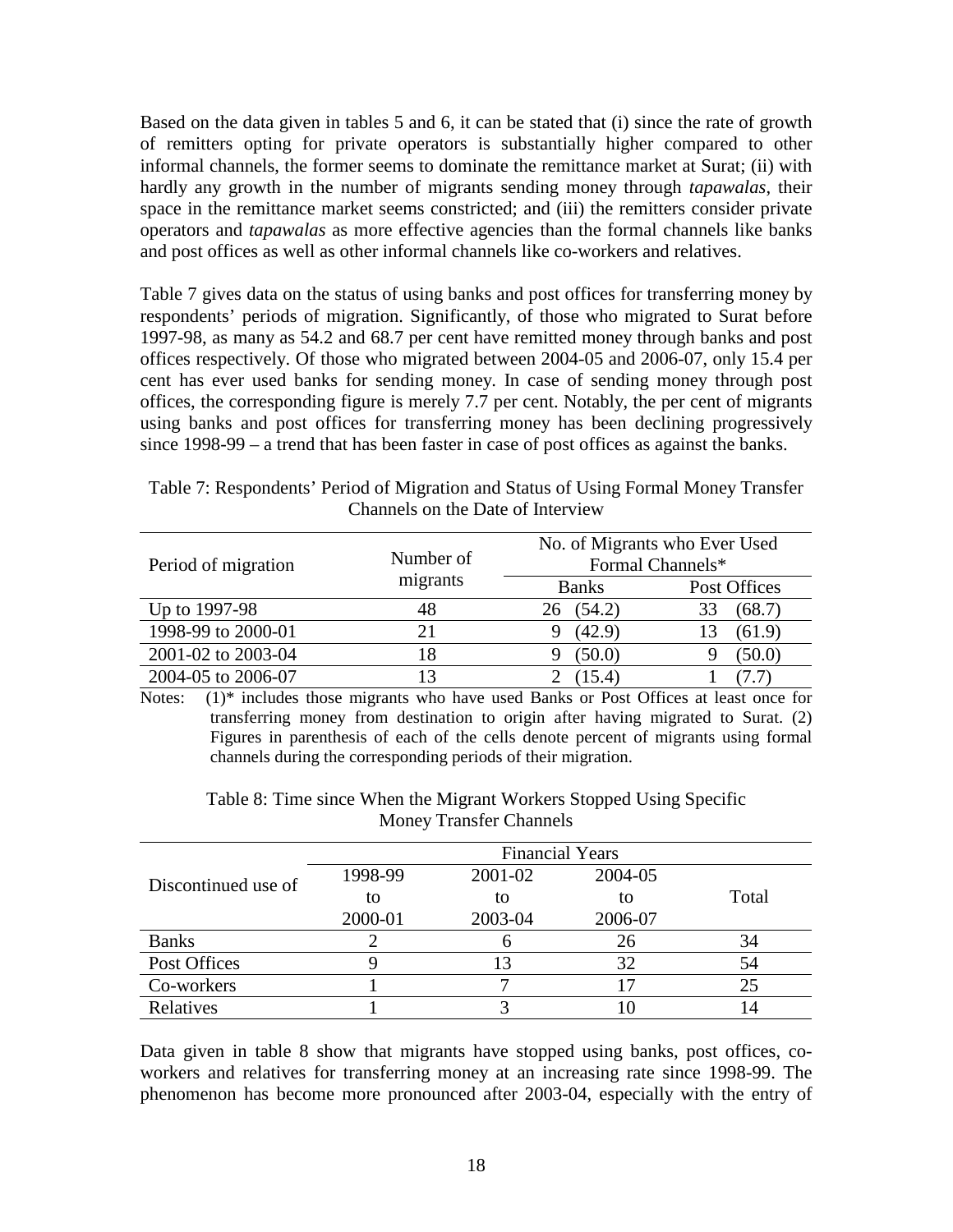private operators and *tapawalas* in the remittance market. Since many of them have stopped using banks, post offices, co-workers and relatives and now remit through private operators and *tapawalas*, it can be inferred that the informal channels are substituting the formal ones fast. And, the reasons for gradual reduction in the use of co-workers and relatives for sending money back home, can be attributed to (i) the disjunction between their periods of visit and requirement of money at home; (ii) lack of reliability, and (iii) the availability of alternative channels that are more effective. The next section deals with reasons as to why the remitters have either discontinued or never thought of using formal channels for transferring money.

### **5.1 Reasons of Avoiding Formal Channels of Money Transfer**

Data related to reasons associated with remitters discontinuing the use of banks in transferring money are given in table 9. The reasons noted are not mutually exclusive. Of those who have stopped using banks for money transfer, 67.6 per cent explained of their doing so due to loss of time as a result of long queues at the banks while procuring a demand draft (DD), for to get it made and send by post one loses nearly a day.<sup>14</sup> Workers in the day shifts lose a day's work, and those in night shifts find it difficult to go and line up in a queue for procuring a DD. In addition, the relevant form has to be filled in English, which for most of these migrants is difficult to follow, and on each such occasion they have to seek help from someone. Even for a minor error in the form, the bank personnel tend to reject the request and send them back to get it corrected. Under the circumstances, one is compelled to go and stand in the long queue again, and in case of his turn not coming within the stipulated banking hour, he has to approach the bank again the next day. Notably, most of the times bankers do not issue the DDs immediately, and ask the applicants to come later in the afternoon to procure the same. We were told that in some cases, it took more than a day to procure a DD.

In order to avoid any loss or theft, bankers generally issue 'account payee' DDs. This makes it impossible for a non-account holder to transfer money. Thus, most migrants do not use banks, for hardly anyone in their families hold a bank account at the origin.<sup>15</sup> Some migrants send DDs to their relatives having bank accounts who often credit them in their accounts in their own convenience and then deliver the money to the migrants' families. This makes a migrant completely dependent on the account holder placing the actual recipient completely at his/her mercy. Frequently, such account holders charge some commission (ranging from Rs. 50-100 per draft) for their service.<sup>16</sup> We were told that the practice of charging commissions for encashing the draft and delivering money is common in the district of Ganjam. Moreover, a remitter has to make requests to the account holder every time before sending a draft. Only on this count, as many as 14.7 per

 $14$ <sup>14</sup> Due to non-availability of core banking facility in most of the rural bank branches in Orissa, DD is the only mechanism of transferring money.

<sup>15</sup> For more details on status of holding accounts at origin and use of banks for transferring money, see Appendix  $-2$ .

<sup>16</sup> There is no formal logic on which such service charges are determined. It is likely that the account holder charges such amounts to the recipients in order to meet his cost of travel and the opportunity income lost for the purpose. Payment of such amounts was reported by ten of our sample respondents.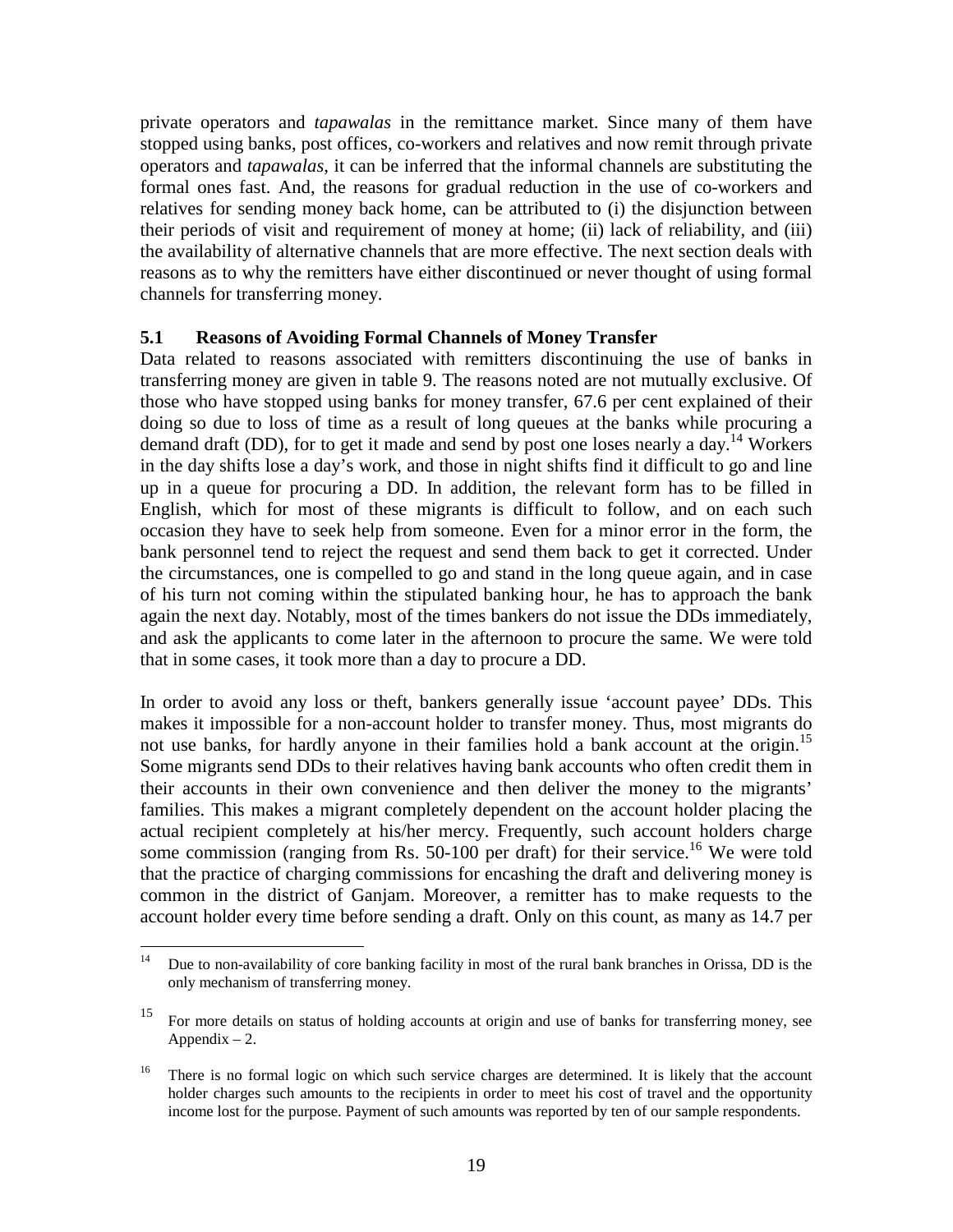cent of the migrants expressed their unwillingness to seek such favour as reason for their discontinuation of using banks for sending money. Some migrants as well as their families prefer to keep the matter of money transfer private and confidential.

|                                                             |               | $(N = 34)$              |
|-------------------------------------------------------------|---------------|-------------------------|
| Reasons for discontinuation                                 | Number        | Percentage              |
|                                                             | of clients    | of clients <sup>#</sup> |
| Cumbersome procedures and paper work at banks               |               | 20.6                    |
| Unsuitable banking hours                                    | 6             | 17.6                    |
| Loss of time due to long queues at the banks                | 23            | 67.6                    |
| 'Invalidity' of bank account at the native place            | 2             | 5.9                     |
| Intimidating behaviour of the bank personnel                | 6             | 17.6                    |
| Compulsions of travelling long distance to get a draft made | 8             | 23.5                    |
| High transaction costs at the native end                    | 5             | 14.7                    |
| Much time taken in receiving money at the native end        | 17            | 50.0                    |
| Delayed delivery of money not meeting the purpose           | 4             | 11.8                    |
| Occasional non-receipt of the full money                    | $\mathcal{D}$ | 5.9                     |
| Unwillingness to seek other account holders' favour         |               | 14.7                    |
| Inability to maintain confidentiality                       |               | 20.6                    |
| More convenient to send through co-workers and relatives    |               | 2.9                     |
| Accessibility to convenient informal channels <sup>*</sup>  | 33            | 97.1                    |

Table 9: Reasons for Clients Discontinuing Use of Banks in Transferring Money

Notes:  $(1)$  # derived from the total number of migrants who were using banks for transferring money earlier but have now discontinued. (2)<sup>\*</sup> includes private operators and *tapawalas*.

This is particularly to avoid attracting claims from money lenders or those to whom they may be indebted to, or even to minimise the risk of thefts. Since bank drafts are properly documented and sent through mail, maintaining secrecy often becomes difficult. Nearly 21 per cent of migrant remitters expressed their inability to maintain confidentiality as the cause behind stopping to send money by bank drafts. Around 50 per cent of the respondents has discontinued sending money through bank drafts as it takes long to receive money at the native end. Indeed, as much as 97.1 per cent of the remitting migrants prefer informal channels over banks due to their easy accessibility (table 9).

Data on reasons for never sending money through banks by Oriya migrants are given in table 10. Out of 54 migrants who never used banks for transferring money, 40.7 per cent attributed the reason to their family members not having any account at the native place. As many as 31.5 per cent stated that they lacked knowledge about banking procedures. Similarly, factors such as cumbersome procedures, loss of time on account of long queues at the banks, unavailability of corresponding bank branches, compulsions of travelling long distance to get drafts made, uncertainty of maintaining secrecy etc., are highlighted by some migrants as reasons for not sending money through banks. Significantly, as many as 22.2 per cent of migrants are of the view that there was no need to send money through banks as private operators and *tapawalas* have been providing the same service at their door steps ever since they had migrated to Surat.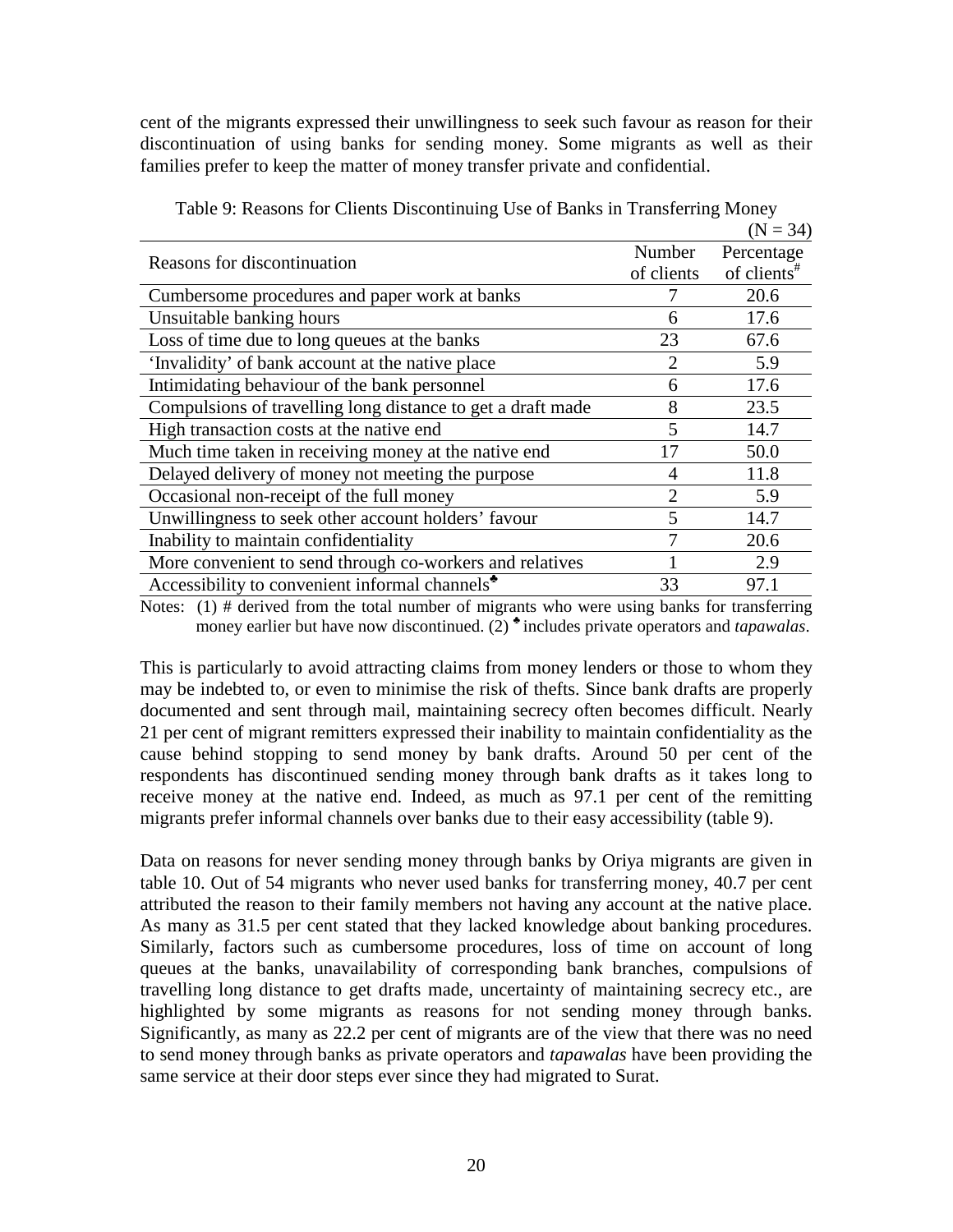|                                                             |                | $(N = 54)$           |
|-------------------------------------------------------------|----------------|----------------------|
|                                                             |                | Number of Percentage |
| Reasons                                                     | migrants       | of                   |
|                                                             |                | migrants*            |
| No surplus to remit                                         | 3              | 5.6                  |
| Lack of knowledge about banking procedures                  | 17             | 31.5                 |
| Cumbersome procedures and paper work at banks               | 9              | 16.7                 |
| Loss of time due to long queues at the banks                | 8              | 14.8                 |
| Unsuitable banking hours                                    | 4              | 7.4                  |
| Unavailability of corresponding bank branches               | 6              | 11.1                 |
| Compulsions of travelling long distance to get a draft made | 10             | 18.5                 |
| Intimidating behaviour of the bank personnel                | $\overline{A}$ | 7.4                  |
| Not having an account at the native place                   | 22             | 40.7                 |
| Unwillingness to seek other account holders' favour         |                | 13.0                 |
| Fear of adjustment with old loans at the native             | $\overline{2}$ | 3.7                  |
| Much time taken in receiving money at the native end        | 7              | 13.0                 |
| Difficulties involved in maintaining confidentiality        | 9              | 16.7                 |
| Is not cost effective                                       |                | 1.8                  |
| Uninterested in using banks                                 |                | 1.8                  |
| Accessibility to convenient informal channels from the      | 12             | 22.2                 |
| beginning $\ddot{\phantom{a}}$                              |                |                      |
| More convenient to send through co-workers and relatives    | 5              | 9.3                  |
|                                                             |                |                      |

| Table 10: Reasons for Never Using Banks for Money Transfer |  |  |  |
|------------------------------------------------------------|--|--|--|
|                                                            |  |  |  |

Notes:(1) \* derived from total number of migrants who have never used banks in transferring money. (2) includes private operators and *tapawalas*.

|                                                              |          | $(N = 54)$ |
|--------------------------------------------------------------|----------|------------|
|                                                              | Number   | Percentage |
| Reasons                                                      | οf       | οť         |
|                                                              | migrants | migrants*  |
| Long queues                                                  | 31       | 57.4       |
| Costlier compared to private service providers and banks     | 33       | 61.1       |
| Delay in delivery of money at the native                     | 38       | 70.4       |
| Intimidating behaviour of the postal staff                   | 10       | 18.5       |
| Compulsions of travelling long distance to send MO           | 4        | 7.4        |
| Difficulties involved in maintaining confidentiality         | 8        | 14.8       |
| Retainment of fraction of money by Post Master at the native | 3        | 5.6        |
| Accessibility to convenient informal channels <sup>*</sup>   | 50       | 92.6       |
| Started using banks                                          | 5        | 9.3        |
| More convenient to send money through co-workers and         |          | 1.8        |
| relatives                                                    |          |            |

Table 11: Reasons for Discontinuing the Use of Post Offices for Money Transfers

Notes: (1) \* derived from total number of migrants who were earlier using Post Offices for transferring money. (2) includes private operators and *tapawalas.*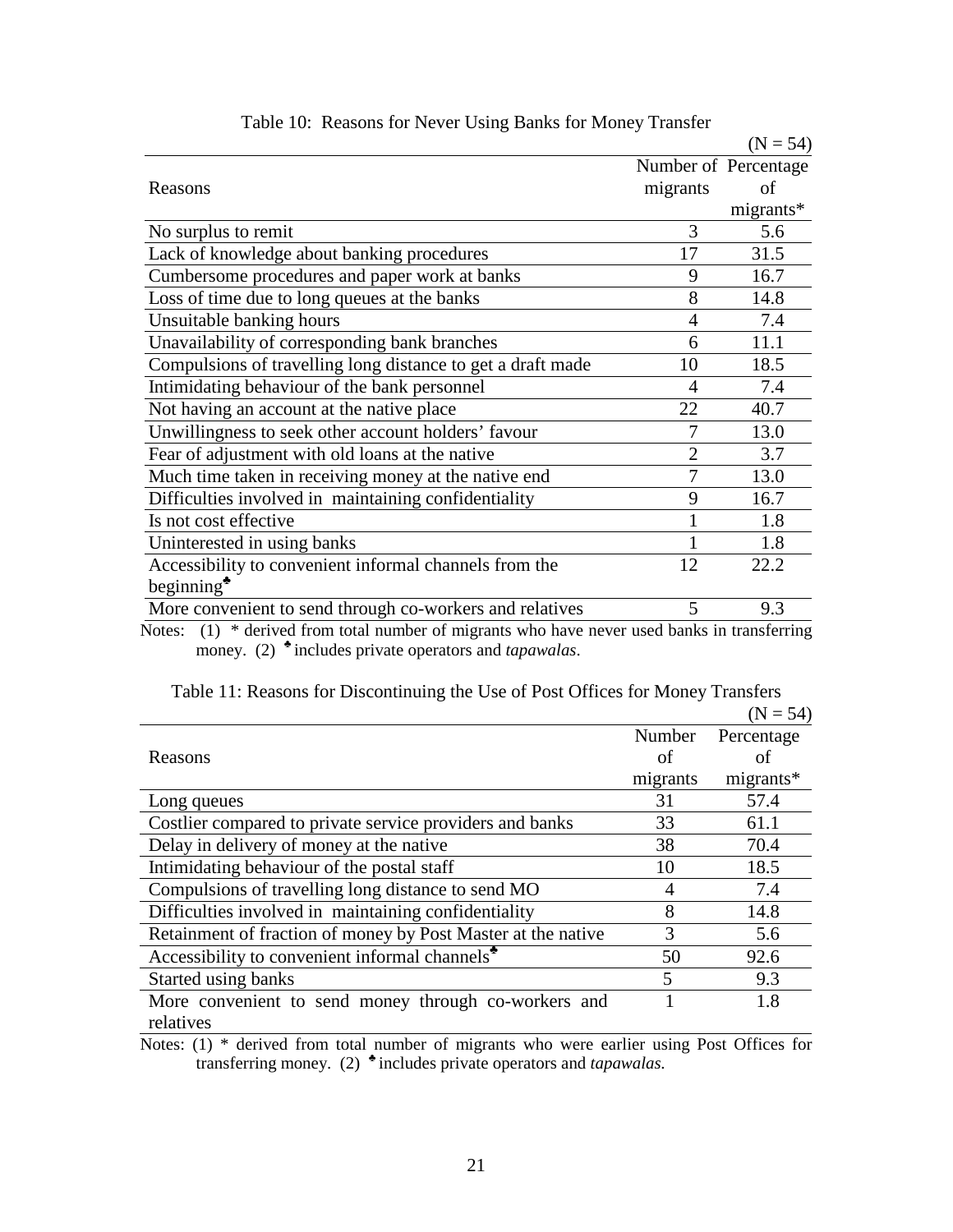Reasons for discontinuing the use of post offices for sending money are given in table 11. The data suggest that around 57.4 per cent of migrants have stopped sending money through *money orders* (MO) since it involves waiting in queues for around 4 hours or at times even more at the post offices. As the relevant counter remains opened only between 7 a.m. to 12 noon, people begin to form queues as early as by 4 a.m. to send their MOs. And those who join such queues by 8 or 9 a.m., rarely reach the counters before they are closed. Thus, a remitter tends to lose at least one working day to transfer money through MO provided he reaches the counter on time.

|                                                          |               | $(N = 44)$              |
|----------------------------------------------------------|---------------|-------------------------|
| Reasons                                                  |               | Number of Percentage of |
|                                                          | migrants      | $migrants*$             |
| No surplus to remit                                      |               | 4.5                     |
| Lack of knowledge about Money Order                      | 4             | 9.1                     |
| Long queues at the Post Offices                          | 9             | 20.4                    |
| Costlier compared to private service providers and banks | 15            | 34.1                    |
| Delay in delivery of money at the native place           | 15            | 34.1                    |
| Intimidating behaviour of the postal staff               | 4             | 9.1                     |
| Difficulties involved in maintaining confidentiality     | 5             | 11.4                    |
| Accessibility to convenient informal channels from the   | 12            | 27.3                    |
| beginning                                                |               |                         |
| More convenient to send through co-workers and relatives | $\mathcal{R}$ | 6.8                     |
| Using banks                                              | っ             | 4.5                     |

Table 12: Reasons for Never Using Post Offices for Money Transfers

Note: (1) \* derived from total number of migrants who have never used Post Offices for transferring money.

Delay in delivery of money is another important factor behind discontinuation of using post offices for transferring money. Around 70 per cent of the remitters are of the opinion that it takes at least 15 days for the money to reach. Occasionally, the post master or the post peon invests and/ or spends the money meant for disbursal for personal use which delays its delivery further.<sup>17</sup> Notably, 61.1 per cent of the migrants discontinued sending money through post offices as they found it more expensive compared to the private service providers and banks.<sup>18</sup> Five of the respondents spoke about the recipients being charged an unauthorised commission of Rs.10 per delivery of Rs.1000 by the post master. It is pertinent to note that as many as 92.6 per cent of the migrants have discontinued the use of post offices in transferring money due to the easy accessibility and convenience of informal channels at their door steps. On the other hand, those who have never used post offices for transferring money, carry a conviction of loss of time involved in sending MOs, higher rates of commissions, delays in delivery as against the more convenient and easily accessible informal channels from the very beginning (see table 12).

 $\frac{1}{17}$ Such incidents were reported by three respondents.

<sup>18</sup> Post offices charge a 5 per cent commission for transferring money which remains constant irrespective of the size of money being transferred.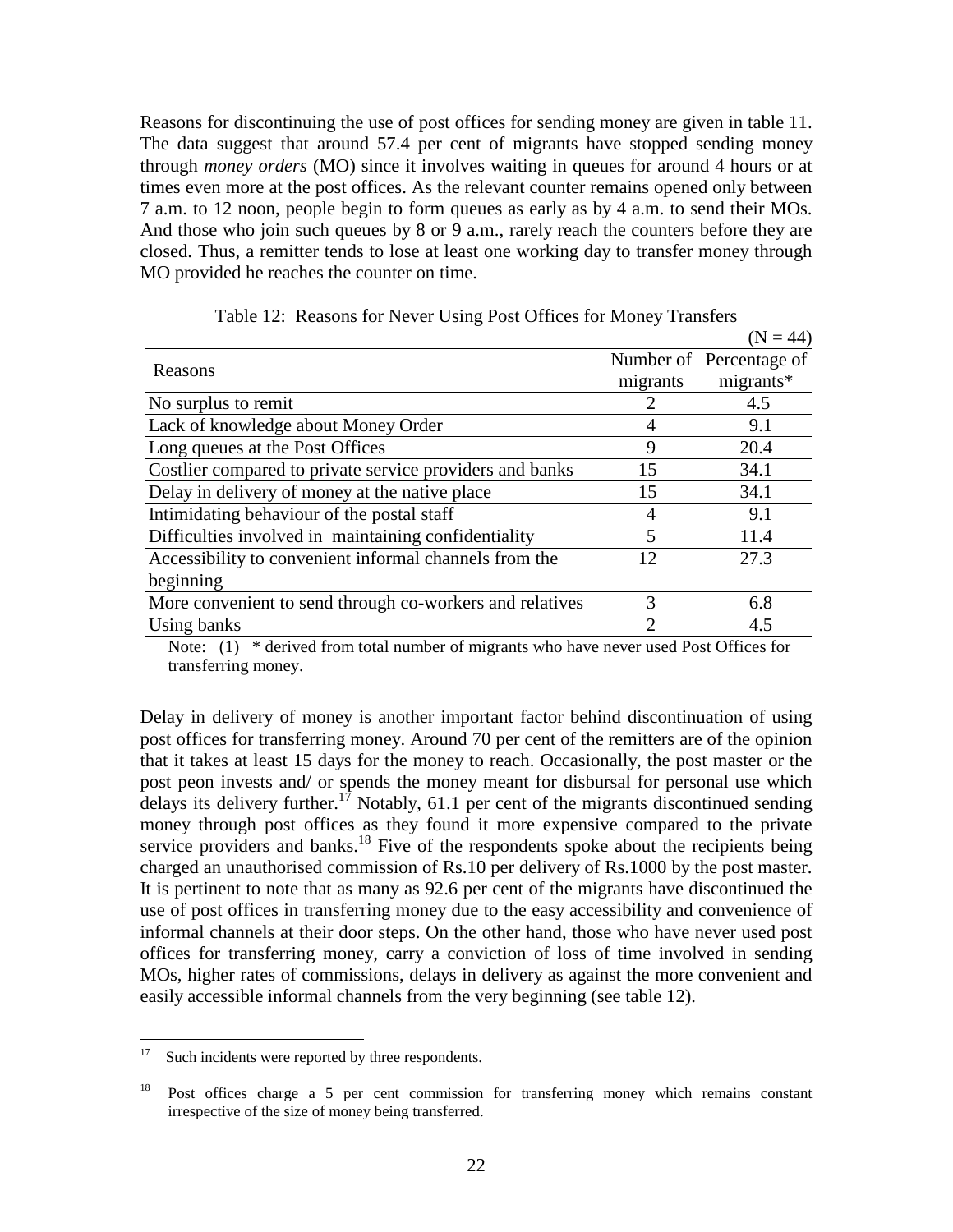The two main points that emerge from the foregoing discussion are, (i) given the difficulties associated with formal channels on the one hand, and easy accessibility of private operators and *tapawalas* providing faster and cost effective remittance services at the door steps on the other, more than 90 per cent of the migrants prefer informal over formal remittance channels, and (ii) while accounting for extra expenses, the actual costs of money transfer is likely to be more in formal rather than informal channels. We have dealt with this issue in a subsequent section.

### **5.2 Transfer of Money through Different Channels: Costs Vs. Volume**

From the remitter's point of view, the effective cost of transferring money is its real cost which includes service charges, opportunity costs through income loss and other transaction costs. The amount of commission charged by banks for issuing DD or transfers of money by post offices through *money orders* can be considered as the service charges. The post offices charge 5 per cent as commission for transferring money which does not vary with size of remittances, though the service charges in case of DDs vary in terms of amounts as well as across banks.

In order to procure a DD and send it by post or to send a *money order*, a remitter generally needs to spend nearly a day. Since the remitter loses a day's work in this manner, the amount of wage loss becomes an important element as a cost of transferring money. To avoid difficulties associated with calculating the time cost of one day, we have considered the average amount of per day income loss (as in the financial year 2006-07) as its equivalent.<sup>19</sup> This method has been applied to all wage labourers and employees in private enterprises. However, in case of self-employed migrants, we have considered the average amount of income loss for half day, for there are no fixed working hours for such migrants.

While calculating the cost involved in remitting, we have not taken the time costs pertaining to encashment of the draft by the recipient into account. Nevertheless, the commission given by him to the account holder for encashing the draft and delivering the money to the recipients has been included in the cost. Besides, the cost of Rs.25 for sending the draft by registered post and an unauthorised commission (if any) taken by the post master / post peon from the recipients have been included in the cost involved in money transfer.

Since most private operators and *tapawalas* collect money from the remitters' door steps, it does not involve any extra cost other than the commission charged by the service providers. They also do not charge any commission from the recipients. Hence, commissions raised from the remitters by service providers constitute the cost of remittance. The prescribed amounts of service charges raised by the Shramik Sahajog  $(SS)^{20}$  and other private operators as well as tapawalas are given in table 13. The data

<sup>&</sup>lt;sup>19</sup> Average amount of income loss per day = (Total income at Surat in 2006-07) / (No. of days stayed at Surat during the financial year 2006-07).

<sup>20</sup> An organization of Oriya workers set up by ADHIKAR, a premier NGO located at Bhubaneswar to provide safe, faster and cost effective remittance services. At present, SS is channelizing remittances from various Oriya migrant localities at Gandhidham, Surat, Vapi and Mumbai. For more detailed analysis on the mechanics of money transfer adopted by SS, see Sahu and Das (2008). Since SS has no legal status, we consider its money transfer service is par with any other informal transfer providers.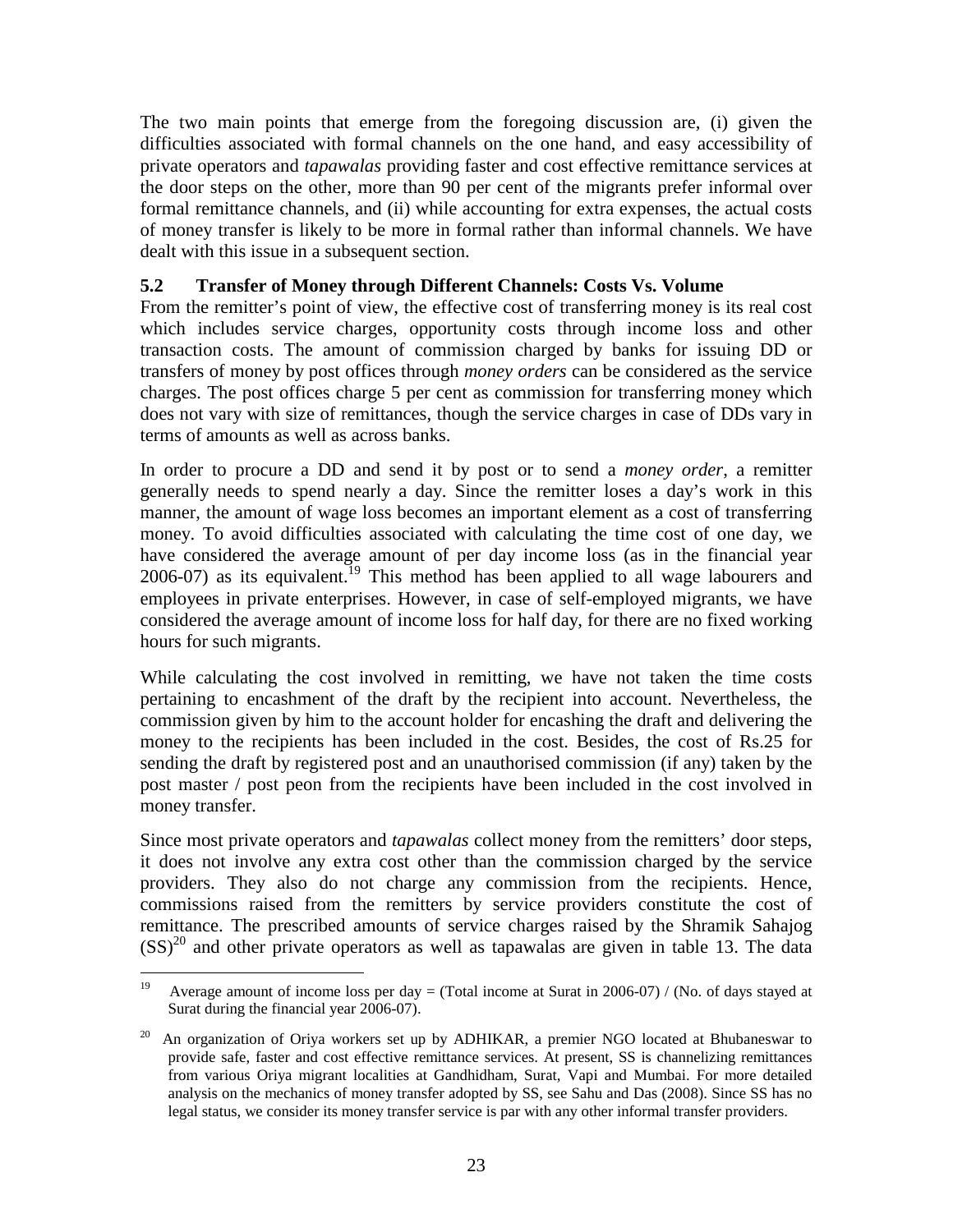uggest that variations exist in the amount of service charges across these providers even for remittances of the same size. Importantly, commissions charged by *tapawalas* seem to be more volatile in nature. Apparently, there exists an element of competition among these informal transfer providers. In this context, it would be interesting to compare the actual costs of remittances across different channels functioning at Surat.

| Table 13: Amount of Service Charges Taken by Shramik Sahajog and other Informal |
|---------------------------------------------------------------------------------|
| <b>Transfer Providers</b>                                                       |

| Size of remittances | Service charges     |                      |                    |
|---------------------|---------------------|----------------------|--------------------|
| (in Rs.)            | Shramik Sahajog*    | <b>Other Private</b> | <i>Tapawalas</i>   |
|                     |                     | operators            |                    |
| Up to $1000$        | $Rs. 30$ (fixed)    | $Rs. 40$ (fixed)     | Varies between Rs. |
|                     |                     |                      | 30 to Rs. 40       |
| $1001 - 5000$       |                     | 4 % of remittance    | 3 % to 4 % of      |
|                     | 3 % of remittance   |                      | remittance         |
| $5001 - 10000$      |                     | 3 % of remittance    | 2 % to 3 % of      |
|                     |                     |                      | remittance         |
| 10001 -12000        | $Rs. 300$ (fixed)   | 2 % of remittance    | 1.5 % to 2 % of    |
| >12000              | 2.5 % of remittance |                      | remittance         |

Note: Shramik Sahajog has also been charging an extra amount of 10 rupees per remittance for its door to door pick and delivery services since January 2007.

| Table 14: Costs of Money Transfer Through Informal Channels |  |
|-------------------------------------------------------------|--|
| (for transfer of every 100 Rs.)                             |  |

|                     | Service charges (in Rs.) |               |             |           |
|---------------------|--------------------------|---------------|-------------|-----------|
| Size of remittances | Shramik                  | Other private | All private | Tapawalas |
| (in Rs.)            | Sahajog                  | operators     | operators   |           |
|                     | (a)                      | (b)           | $(a+b)$     |           |
| Up to $1000$        | 3.35                     | 4.00          | 3.37        | 3.38      |
| $1001 - 5000$       | 3.01                     | 3.89          | 3.17        | 2.89      |
| $5001 - 10000$      |                          | 3.00          | 3.01        | 2.00      |
| 10001-12000         | 2.62                     | 2.00          | 2.40        | 1.56      |
| >12000              | 2.52                     |               |             |           |

Table 15: Cost of Money Transfers (in Rs.) Through Formal Channels

| ຼ |                                 |  |  |  |
|---|---------------------------------|--|--|--|
|   | (for transfer of every 100 Rs.) |  |  |  |

|                    | Post office |                 |             |           |
|--------------------|-------------|-----------------|-------------|-----------|
| Size of remittance | Average     | Average         | Average     | Effective |
| (in Rs.)           | commission  | amount of       | transaction | costs     |
|                    | charges (a) | wage loss $(b)$ | costs(c)    | $(a+b+c)$ |
| Up to $1000$       | 5.00        | 12.95           | 1.00        | 18.95     |
| $1001 - 5000$      | 5.00        | 5.45            | 0.52        | 10.97     |
|                    |             | <b>Banks</b>    |             |           |
| $1001 - 5000$      | 0.76        | 3.89            | 1.56        | 6.21      |
| $5001 - 10000$     | 0.35        | 2.00            | 0.53        | 2.88      |
| >10000             | 0.44        | 1.31            | 0.64        | 2.39      |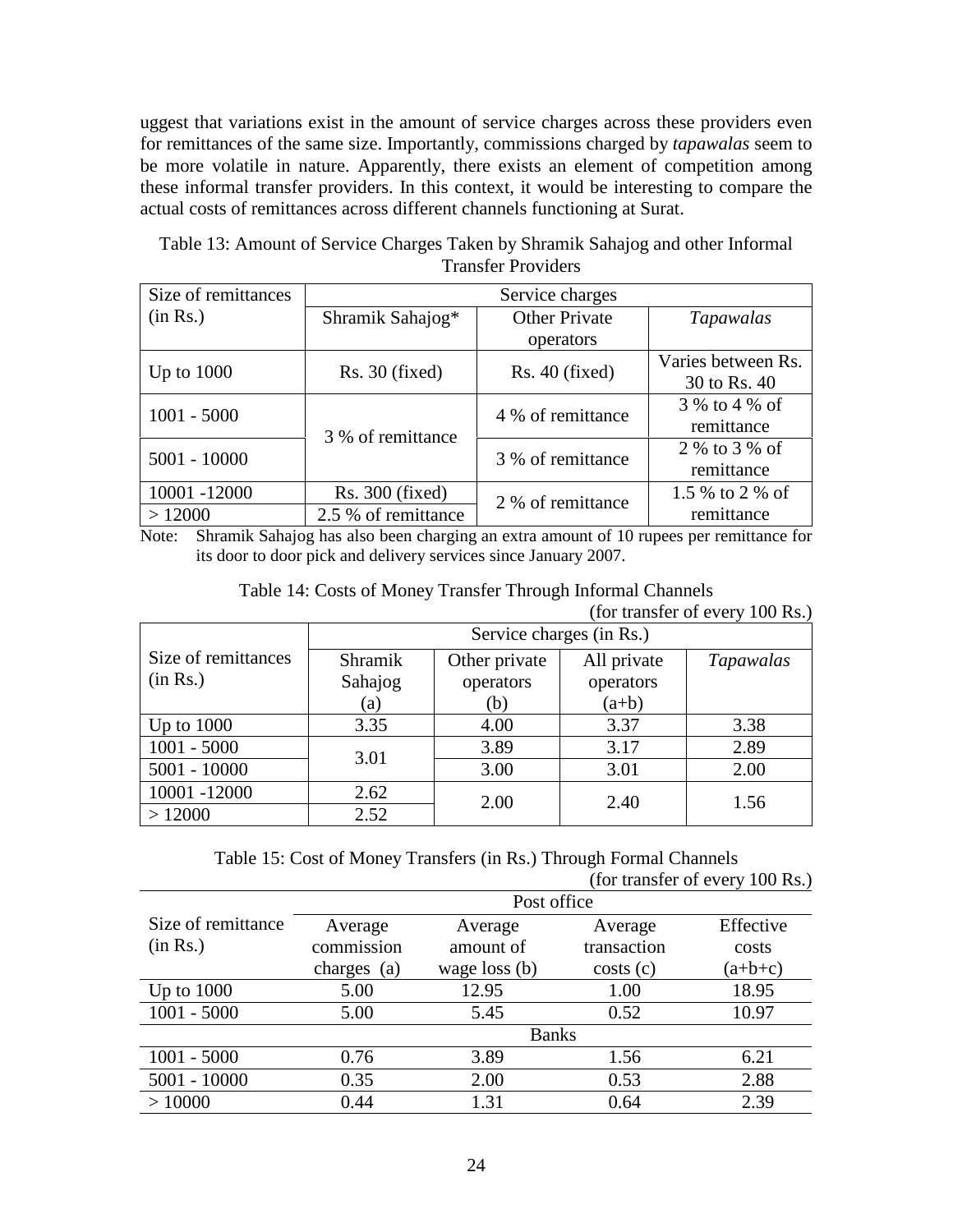Some important points that emerge from the data on cost of transferring money per unit of Rs.100 by different channels as given in tables 14 and 15 are that (i) with increasing size of remittances the cost of money transfer decreases irrespective of the channel being formal or informal; (ii) use of formal channels invariably works out to be more expensive than the informal ones irrespective of the size of remittances; (iii) among formal channels, sending money through banks is more cost effective than the post offices; (iv) average amount of wage loss per worker is significantly higher while transferring money through MOs as compared to doing so through DDs; (v) money transfer services provided by the *tapawalas* are cheaper compared to other informal channels irrespective of the size of remittances, except for the first slab of up to Rs.1000; and (vi) compared to other private operators, the SS is less expensive for money transfer of upto Rs.5000, but their cost is higher in case of remitting transfers exceeding this amount.

Table 16: Amount of Money Transfers Realized by Oriya Migrants Through Different Channels During the Financial Year 2006-07

| Money transfer channels                      | Amount (in Rs.) | Per cent to total |
|----------------------------------------------|-----------------|-------------------|
|                                              |                 | remittance        |
| (i) Formal channels $(a + b)$                | 319300          | <b>13.0</b>       |
| (a) Banks                                    | 264000          | 10.8              |
| (b) Post Offices                             | 55300           | 2.2               |
| (ii) Informal channels $(c + d + e + f + g)$ | 2128900         | 87.0              |
| (c) Private Operators                        | 1402550         | 57.3              |
| (d) Tapawalas                                | 290750          | 11.9              |
| (e) Co-workers                               | 67000           | 2.7               |
| (f) Relatives                                | 38000           | 1.6               |
| (g) Self/other family members                | 330600          | 13.5              |
| Total $(i + ii)$                             | 2448200         | 100.0             |

Notably, the total amount of remittances sent through all channels from Surat to Orissa by our sample migrants was Rs.24,48,200 during the financial year 2006-07 (table 16).<sup>21</sup> Of this amount, as much as 87 per cent was sent through informal channels, with the share of banks and post-offices being 10.8 and 2.2 per cent respectively. Significantly, 69.2 per cent of the total remittances was sent through private operators and *tapawalas*. This indicates that the private operators have maintained their dominance in the remittance market all through. *Tapawalas,* though provide the service at a lower price, their share in the remittance market has been smaller than the private operators. This is because most *tapawalas* work at a small scale and within constricted 'constituencies'. Notably, of our sample respondents, not a single remitter had expressed having any bad experience with the private operators and *tapawalas*. This shows that informal financial service providers (FSPs) are better placed in the remittance market.

#### **5.3 Difficulties and Risks in the Remittance Market**

<sup>&</sup>lt;sup>21</sup> The approximate volume of money transfer taking place from Surat to Orissa as projected is around Rs.556.56 crores per annum. For a more detailed discussion on this point, see Sahu and Das (2008).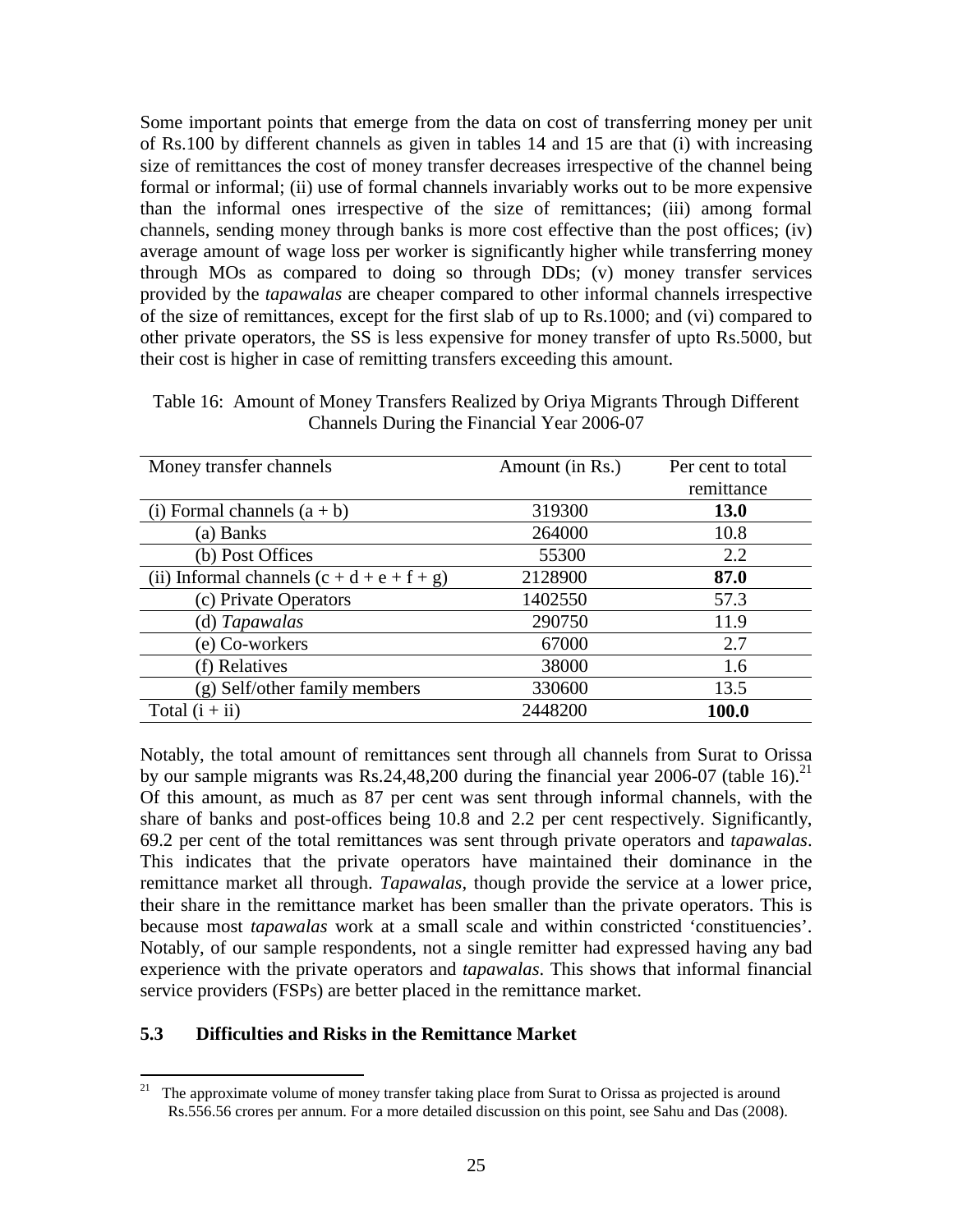Since many people sending and receiving money transfers are poor and do not generally use institutions like banks and post offices, informal money transfer providers appear to have better prospects in the remittance market. Many of these service providers have indeed made this a lucrative business as it has potential of generating revenue and at the same time gaining a legitimacy and 'social' sanction of doing something 'worthwhile' for the poor migrants. This however does not mean that these informal FSPs do not have any problems in transferring money from the destination to the points of origin. Some such problems faced by them can be listed as below.

- i) A serious problem faced by the private operators and *tapawalas* is that hardly any public sector bank shows any interest in facilitating money transfer from Surat to Orissa or act as an effective intermediary agency. This compels them to depend mainly on private banks for money transfers. Evidently, if they do not get support from such or similar agencies or from the government, the future of such remittance markets is going to be uncertain.
- ii) Sending money through private banks is costlier compared to the public sector banks. Since the private sector banks remain located mainly in the urban centres, the transfer providers at the other end have to travel longer distances every time they have to withdraw money.
- iii) As the service providers and their staff members carry large sums of cash, they face some risks at both ends while collecting the deposits at the banks in Surat and withdrawing for disbursal among recipients at the origin.<sup>22</sup> There is no proper or adequate insurance facility aimed at covering cash loss due to theft and/or of the person directly providing such a service.
- iv) Competition among informal FSPs is a pertinent issue in the remittance market. Lack of a uniform rate of commission charged for fund transfer and ingress of the credit market<sup>23</sup> have enhanced competition among them which tends to threaten the viability as well as feasibility of providing such services on a prolonged basis.
- v) With increasing volume of the business and rise in the number of transfer providers, a competitive environment is very much visible in the remittance market at Surat. This not only reduces the volume of business per service provider, but also adversely effects the net profit gained per unit.

 $\frac{1}{22}$  We were told that on one occasion an amount of Rs.1,50,000 was snatched away from the Branch Manager of ADHIKAR when he was on his way to the remittance disbursal units. A similar incident was also reported at Surat when the proprietor of a Bayu Seba Service was going to a bank to deposit cash.

<sup>23</sup> Some informal FSPs advance loans to the remitters to transfer the same through their agencies. This facilitates remitters in transferring funds even while they don't have a surplus to remit. Private operators are providing with this kind of loans essentially based on mutual trust at a 5 per cent interest per month. Therefore, remitters generally prefer to transfer funds through private operators who also provide loans.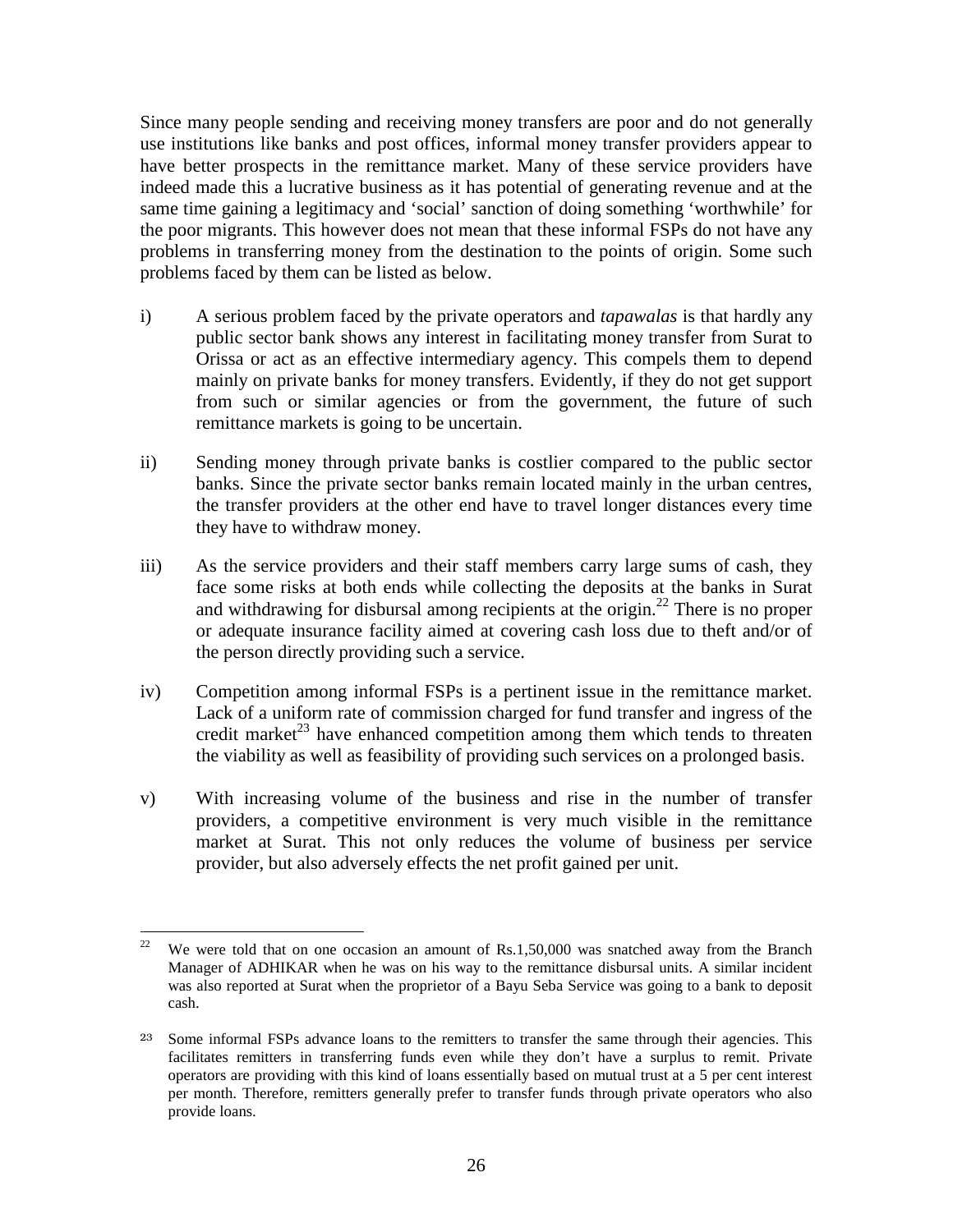vi) Getting reliable and efficient staff is an important aspect of dealing with remittances for the informal service providers, for a single unreliable staff can turn a viable business to an unviable enterprise.

### **6. CONCLUDING REMARKS**

While dealing with the size and channels of money transfer used by Oriya migrants, this paper has focused on their remittance behaviour in terms of the mechanics and modalities of remittance collection and disbursal across agencies, and the respondents' rationale for selecting one over the other money remittance channels. The study reveals that the average amount of money sent home by migrants from Surat via all channels was found to be Rs.1,427 during the financial year 2006-07, with the absolute amount of remittance and proportion of income remitted varying among different occupational groups. It is also observed that the amount of money remitted and earnings of a migrant worker per month vary in the same direction, whereas the amount of money earned and proportion of income remitted vary in the opposite direction. Income and credit at the destination appear to be the most important factors influencing the size of money transfer. Single migrants, whether married or not, seem more committed to remit than those living with their wives and children as well as the ones residing with other family members at the destination. Those who are 30 years and above of age, remit lesser amount per month compared to those who are of 30 years and below of age. It is found that more than 90 per cent of the migrants prefer informal over formal channels for sending money back home. Of the total amount remitted by our respondents, as much as 87 per cent of the total remittance was sent through informal channels.

Indeed, the remitters find the private operators and *tapawalas* to be more effective agents than the formal transfer providers like banks, post offices as well as other informal channels such as co-workers and relatives. Popularity of such channels in the remittance market is apparently due to their client friendly features like easy accessibility, minimum paperwork, speed, less expensive and retention of confidentiality. In addition to being part of a cost effective and user-friendly system, such private service providers also deliver money to households at the farthest of villages that lacks access to any formal channels or agencies facilitating money transfers. Given the acceptance, efficacy and relative advantages of such channels over the formal ones, these agencies should be recognized and protected through monitoring and regulations. In fact, linked effectively with banks, these channels may be able to provide better remittance services. At the same time, the banks as 'inclusive' agencies can introduce facilities and appropriate intermediations to the remitters as well as recipients of such money through these channels.

A pronounced absence of recognition to such informal money transfer service providers compels them to conduct their business in a somewhat surreptitious manner. Recognizing and linking them with banks or similar agencies will help in organizing and regulating their activities. This will not only add an element of surveillance in the process, but also eliminate the 'cut throat' random competition among the service providers, and thereby help the remitters as well as the participating agencies.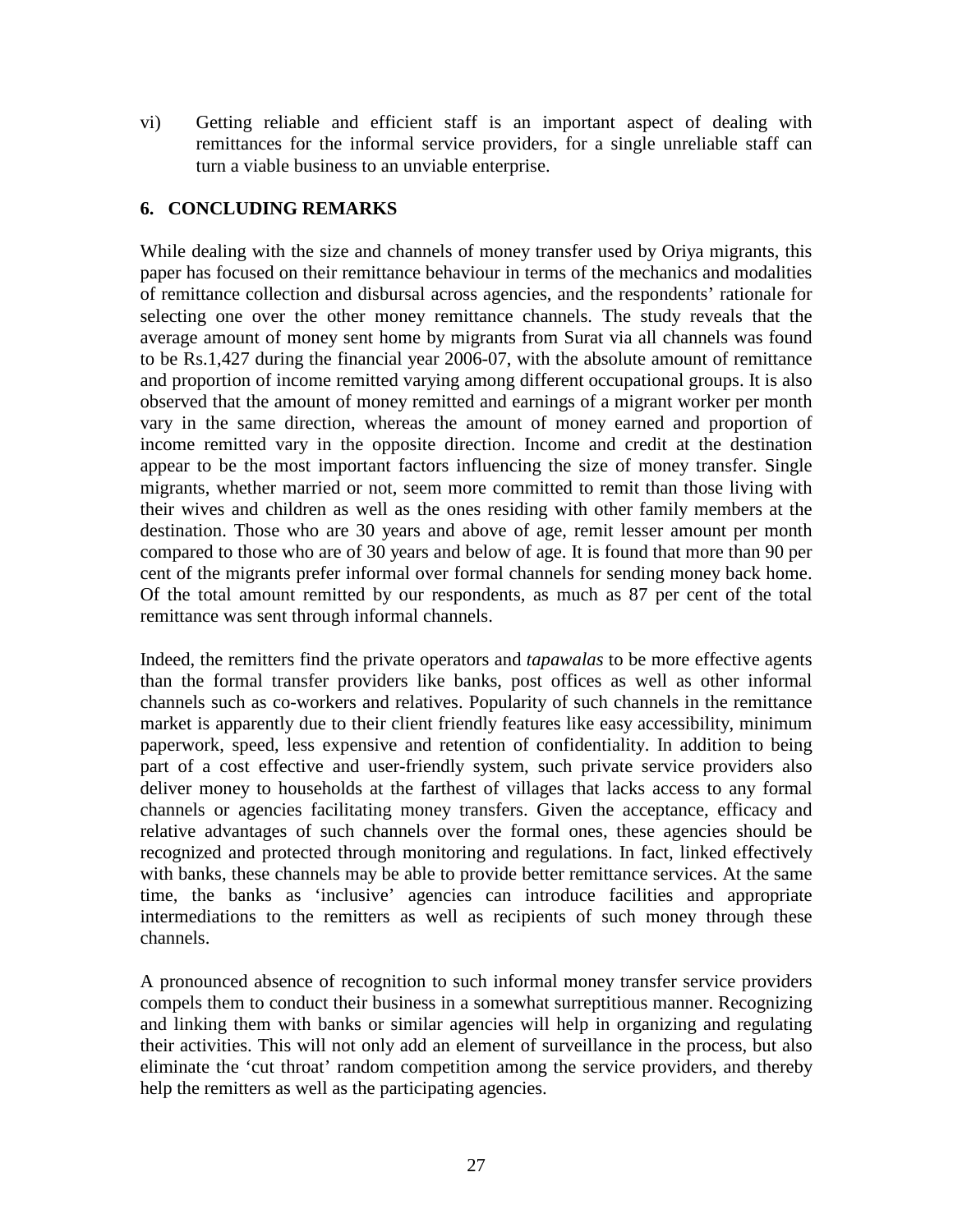# **Appendixes**

|                                                    | Average    | Proportion of |
|----------------------------------------------------|------------|---------------|
| Variables                                          | monthly    | income        |
|                                                    | Remittance | remitted      |
|                                                    | (in Rs.)   |               |
| Average monthly income at destination (in Rs.)     | $0.480*$   | $-0.126$      |
| Outstanding loan at destination per month (in Rs.) | $0.497*$   | $0.574*$      |
| Size of owned land (in acres)                      | 0.017      | $-0.043$      |
| Age of migrant (in years)                          | $-0.070$   | $-0.141$      |
| Length of stay (in years)                          | 0.132      | 0.002         |
| Years of schooling (in years)                      | 0.142      | 0.179         |
| Income at origin minus remittance (in Rs.)         | 0.091      | $-0.041$      |

Appendix 1: Correlation Matrix Pertaining to Variables Associated with Remittances

Note: \* correlation coefficient significant at 1% level

## Appendix 2 : Status of Having Accounts at Origin and use of Banks by Migrants for Transferring Money

| Status of using banks     | No. of migrants' families | No. of migrants' families not |
|---------------------------|---------------------------|-------------------------------|
|                           | having account at Origin  | having account at Origin      |
| Never used                |                           |                               |
| Earlier using but not now |                           |                               |
| Using at present          |                           |                               |